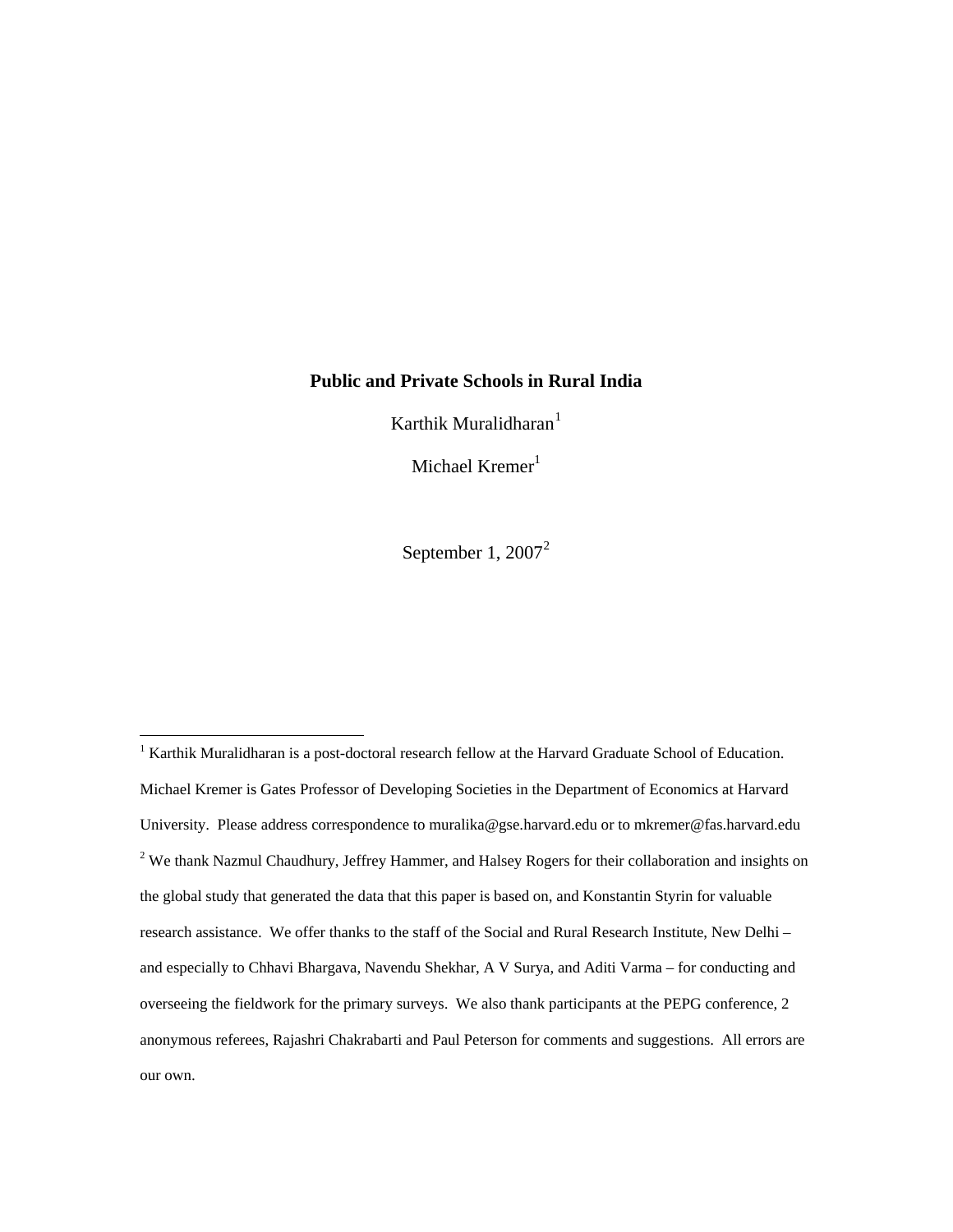#### **1. Introduction**

While the focus of primary education policy in developing countries such as India has largely centered on increasing the resource base and the number of government-run schools, the role of private fee-charging schools in the primary education sector has not been appreciated as much. However as several recent papers point out (Kingdon (1996), PROBE Report (1999), De et al (2001), Tooley and Dixon (2003), and Mehta (2005)) there is reason to believe that private fee-charging schools increasingly cater to a substantial fraction of the primary-school going population in India. Most research on this subject to date comes from small-sample studies at the state or district-levels.<sup>[1](#page-16-0)</sup>

This paper presents results from a nationally-representative survey of *rural* private primary schools in India that we conducted in 2003. 28% of the population of rural India has access to fee-charging private schools in the same village. Richer states have fewer rural private schools. States, districts, and villages with poor public school performance are each more likely to have private schools. Nearly 50% of the rural private schools in our sample were established 5 or fewer years before the survey, and nearly 40% of private-school enrollment is in these schools. This suggests rapid expansion of private schooling, although it could also in part reflect turnover among schools in the sector.

Private-school teacher salaries are typically one-fifth the salary of regular publicschool teachers (and are often as low as one-tenth of these salaries). This enables the private schools to hire more teachers, have lower pupil teacher ratios, and reduce multigrade teaching. Private school teachers are significantly younger and more likely to be from the same area as their counterparts in the public schools. They are 2-8 percentage points less absent than teachers in public schools and 6-9 percentage points more likely to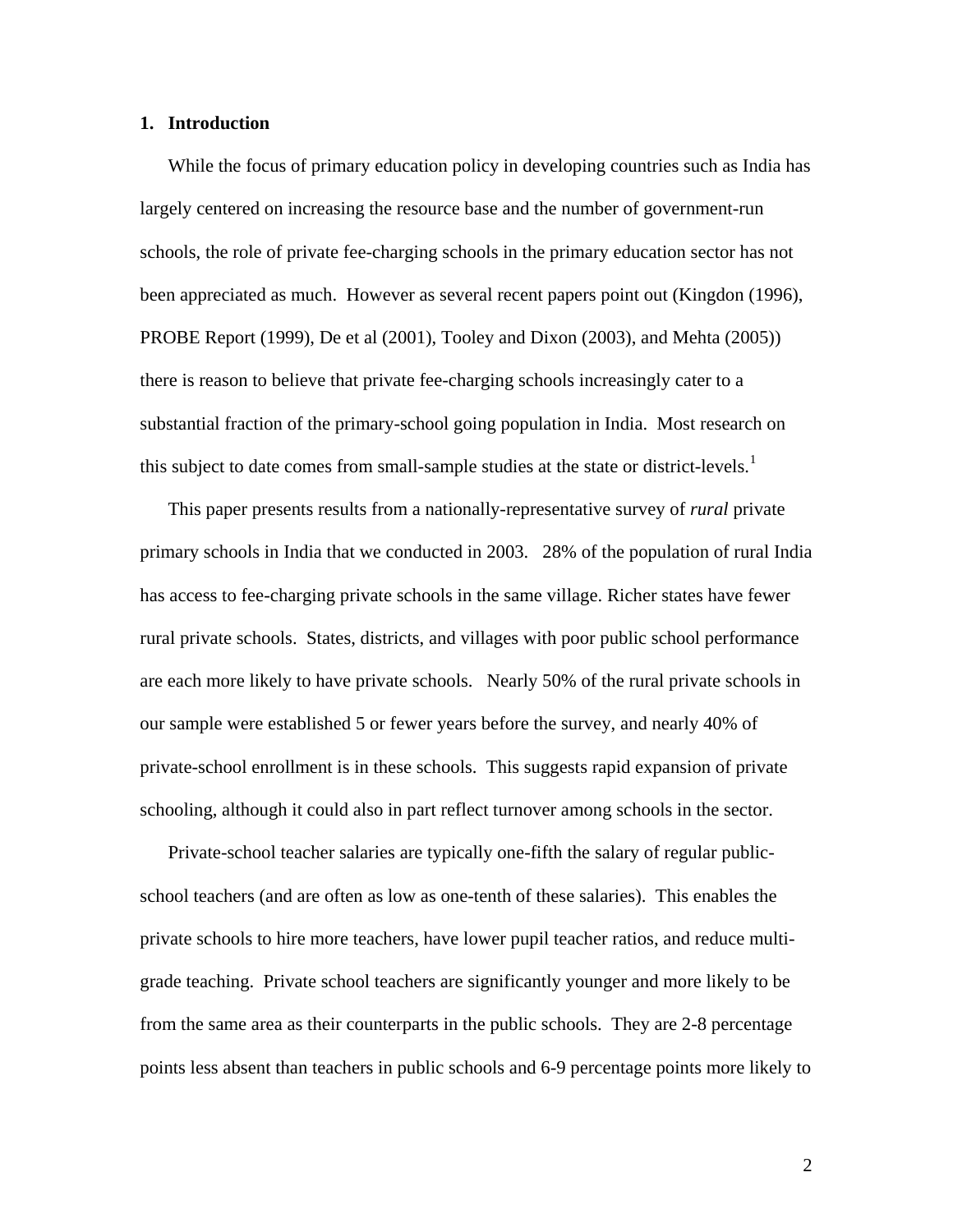be engaged in teaching activity at any given point in time. They are more likely to hold a college degree than public-school teachers, but are however much less likely to have a formal teacher training certificate. Children in private school have higher attendance rates and superior test score performance, with the latter being true even after controlling for observed family and school characteristics.

Section 2 outlines the sampling methodology and how the data was collected. Section 3 presents results on the extent of private school prevalence and correlates of private school existence. Section 4 discusses the economics of private unaided schools and their sources of competitive advantage by comparing them with public schools on various measures including infrastructure, teacher characteristics, student characteristics, and student performance. Section 5 concludes.

# **2. Sampling Methodology and Data**

The data used in this paper were collected as part of a multi-country study conducted by us and co-authors on provider absence in schools and health clinics where India was one of the countries studied (the detailed results from the cross-country study are presented in Chaudhury, Hammer, Kremer, Muralidharan, and Rogers  $(2005)$  $(2005)$  $(2005)$ .<sup>2</sup> Within India, 20 states were selected, representing 98 percent of the population, or roughly one billion people. Using geographically stratified random sampling, 10 districts were selected within each state and 10 Primary Sampling Units (PSUs) were selected in each district. The PSUs were allocated to rural and urban sectors in accordance with the population distribution within each sampled district<sup>[3](#page-17-0)</sup>. Rural PSUs (villages) within a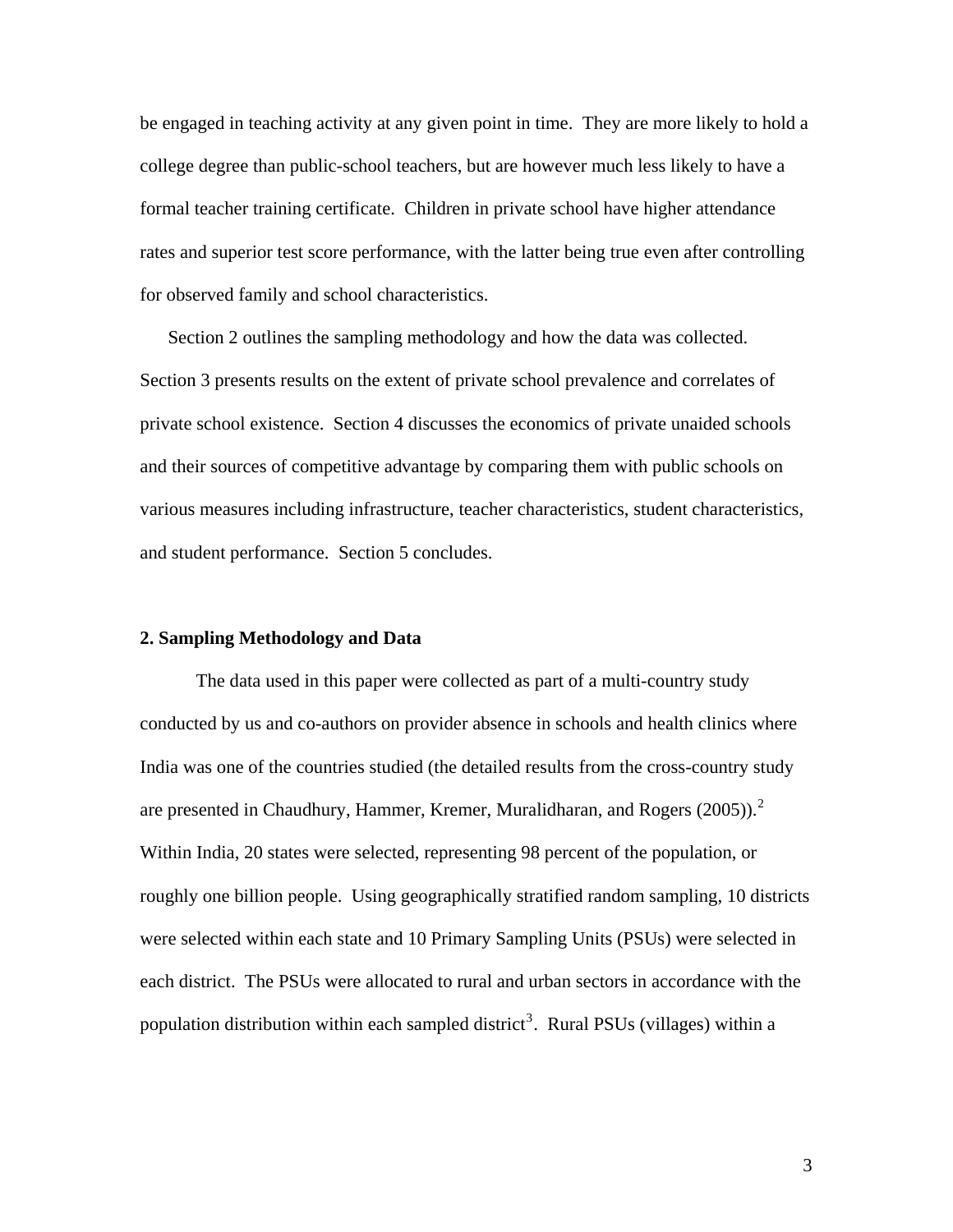sampled district were selected randomly without replacement with probability proportional to size  $(PPS)^4$  $(PPS)^4$ .

The survey focused on government-run primary<sup>[5](#page-17-0)</sup> schools but also covered rural private schools in villages where they existed. The definitions of school categories that we use are similar to those detailed in the companion paper in this volume by Kingdon. The term "government school" refers to government-funded schools that are *run* by the government but does not include the government-aided schools that are privately managed. The terms "public schools" and "government schools" are used interchangeably in this paper. The "private schools" referred to in the rest of this paper are those that charge user fees and do not receive any financial support from the government. This includes both recognized and unrecognized private schools, but does not include "private-aided schools" which are privately managed schools that receive funding from the government, and are typically forbidden from charging user fees.

Recognized private schools are required to conform to various government norms and the main benefit of being recognized is that only recognized schools are eligible to issue "transfer certificates (TCs)" to their students (see the companion paper by Kingdon for more details on the requirements for recognition). These TC's in turn are required for students to move across schools with credit granted for academic work done in the previous school. In practice, however, many of the recognized schools do not meet the stipulated norms (Kingdon 2007), and Tooley and Dixon (2003) argue that it is not uncommon for operators of private schools to have to pay bribes to obtain recognition status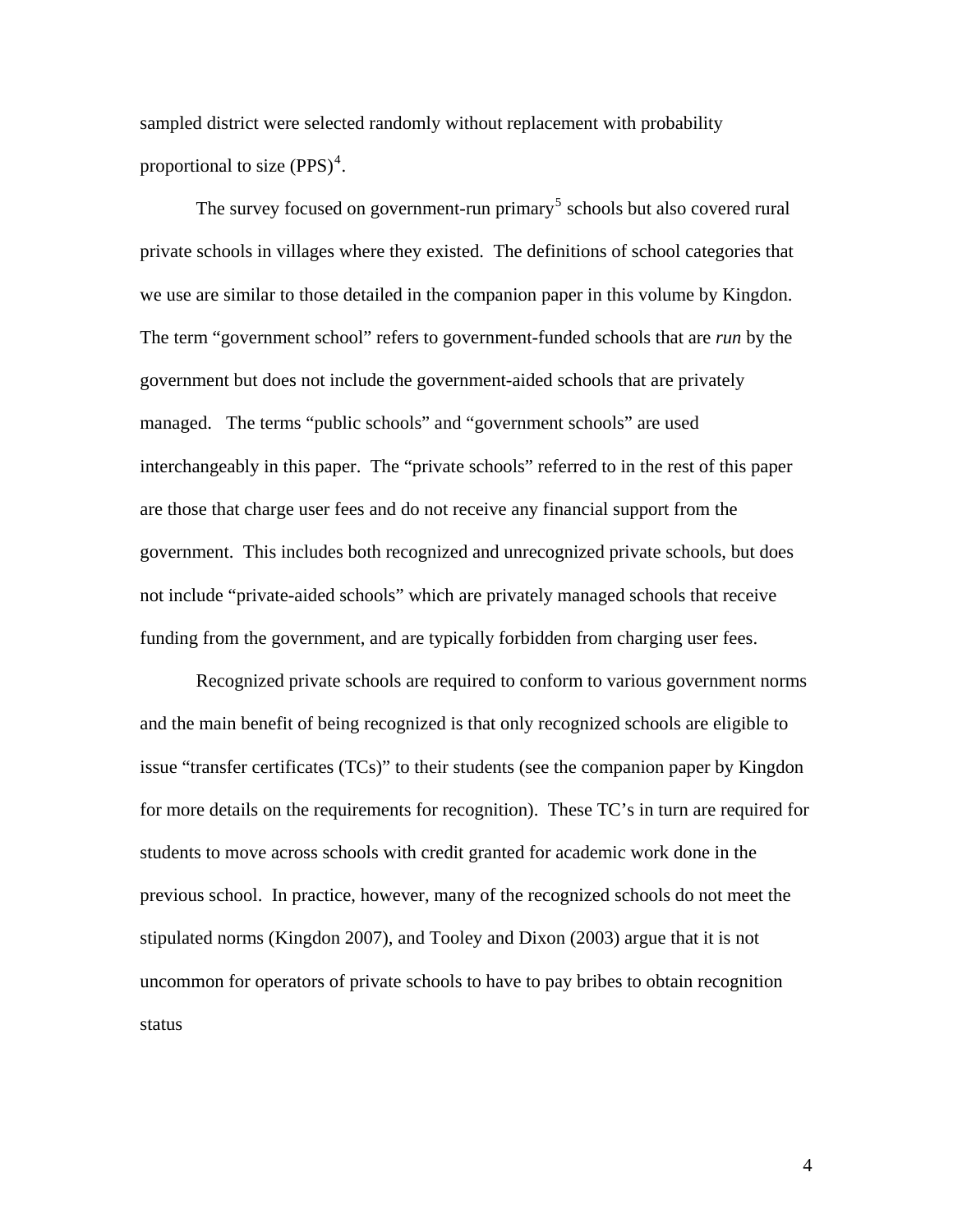One response to the obstacles to obtaining recognition has been an increasing prevalence of unrecognized private schools that charge fees, but have not obtained recognition and are not authorized to issue TC's. Unrecognized private schools circumvent this practice in several ways, the most common of which is double enrollment where children are enrolled in both the government-run school (which is recognized by default) and in the unrecognized private school. Note that private unrecognized schools are more than just supplemental tuition centers and should be thought of as schools, because they usually run during the same hours of the regular school, and children typically do not attend both kinds of schools although they may be enrolled in both. Double enrolment is a convenient arrangement for all parties because the government school gets to show high levels of enrollment, parents and children get textbooks and other free supplies from the government school, and new private schools can operate without the burden of seeking recognition since TCs will be issued by the government school. This does however, lead to systematic underestimation of the relative size of the government and fee-charging private school systems in India as discussed in Kingdon (2007).

In the rural sample, the survey covered all the primary schools in the village subject to a maximum of 3 (the maximum number of schools that could be covered during one day in the field). When the investigators reached the village, they listed all the schools present within a radius of 2 kilometers from the village center. In villages with less than 3 schools, all the schools were covered. In villages with more than 3 schools, 3 schools were surveyed; one school was randomly selected in each of the three main categories of rural schools (Government schools, Private Schools, and Non-Formal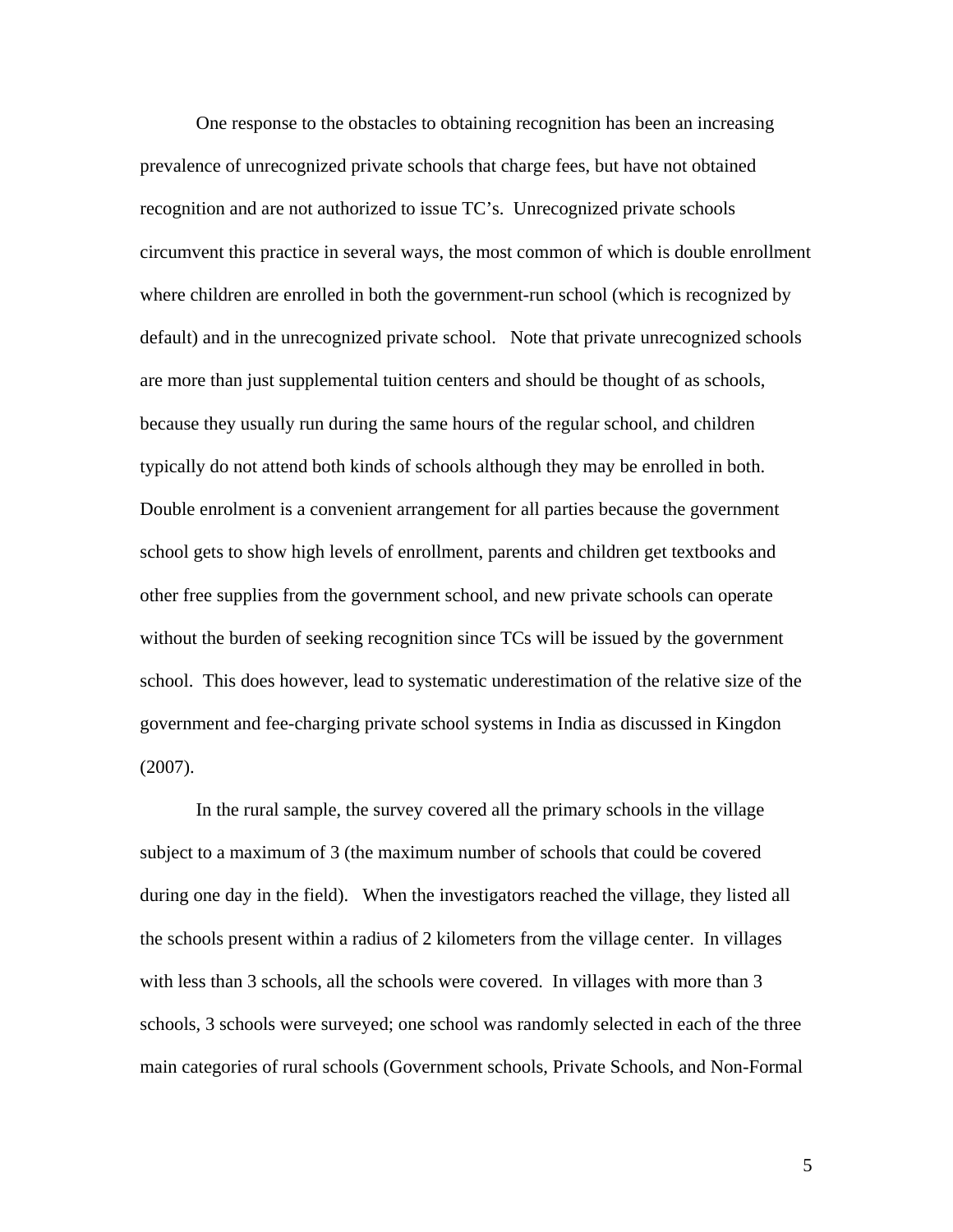Education Centers). In cases where there was no non-formal school, but more than 3 schools in the village, enumerators selected 2 government schools and 1 private school or 1 government school and 2 private schools (the latter was the case only if there was only one government primary school but more than 2 private schools in the village).

Thus in addition to being representative of government-run primary schools, the dataset is also representative of the universe of private unaided primary schools in rural India because at least one private school was surveyed in any village that had at least one private school. 53% of the private schools in our sample are "unrecognized" suggesting that official sources of data on private schools significantly understate the extent of private school prevalence.<sup>[6](#page-17-0)</sup> While government surveys only include the recognized private schools, the random selection method is indifferent to the "recognition" status of the school and the sample here therefore includes both types of schools. Furthermore, the random selection of the schools within a village ensures that the distribution of school types in the sample is a reflection of the distribution of school types in the population. The rest of this paper does not distinguish between private recognized and unrecognized schools because they are both fee-charging schools that do not receive funds from the government and this is the school category we focus on here.

Enumerators made 3 unannounced visits to each selected school over a 3 to 4 month time period from December 2002 to March 2003. Teacher absence was measured in all surveyed schools by physically verifying the presence of teachers on the school roster. In addition to recording teacher attendance data was also collected on student attendance, school facilities, and teacher characteristics. Finally, the enumerators also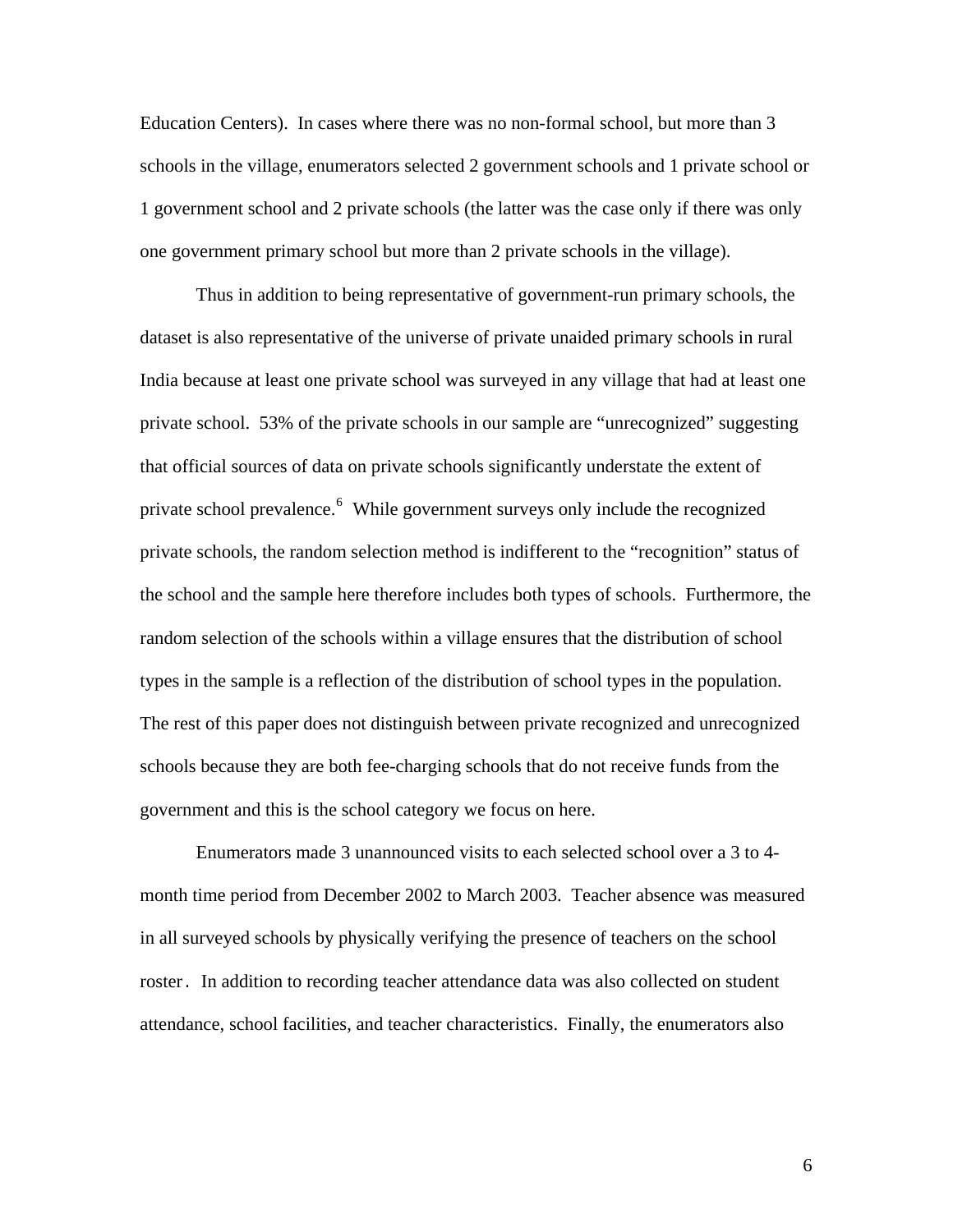administered a short test<sup>[7](#page-17-0)</sup> to 10 randomly selected  $4<sup>th</sup>$  grade children and collected basic demographic information on these children in all the schools that we surveyed.

# **3. Private School Prevalence and its Correlates**

28% of the villages in our sample have a private school. Since the villages were sampled on a probability proportional to size basis (PPS), this implies that 28% of the population of rural India has access to a private school in the same village in which they live. But there is sharp variation in the prevalence of private schools across states, with Gujarat and Maharashtra having almost no rural private schools, while over 50% of the sampled villages in Rajasthan, Bihar, Uttar Pradesh, Punjab, and Haryana have a private school in the same village (Table 5.1). Recent household-survey based evidence presented in the ASER Report (2005) confirms the increasing role of private schooling in rural India by showing that 15.5% of children aged 6-10 in rural India attend a private school and that over 20% of the children in this group attend a private school in several states.<sup>[8](#page-17-0)</sup>

Table 5.2 presents results from OLS regressions where the binary variable of privateschool existence (at the village level) is regressed on potential predictors of privateschool existence. The first column includes the log of the village population, the log of the mean pupil-teacher ratio in the public schools in the village, and the mean level of teacher absence<sup>[9](#page-17-0)</sup> in the public schools in the village. The second column includes state fixed effects. The third column replaces the state dummies with the log of state per capita GDP. The fourth column includes district level estimates of mean per capita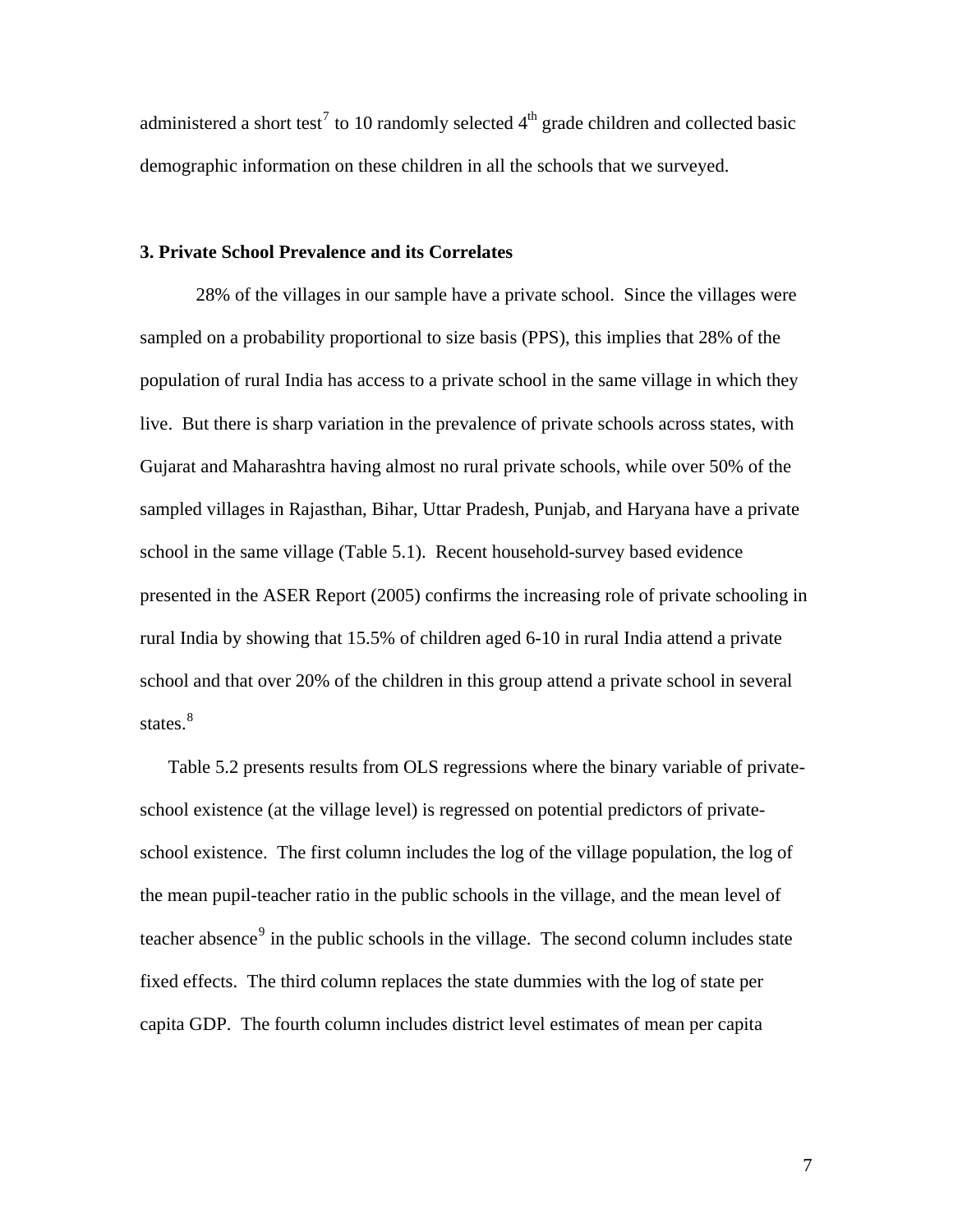consumption calculated from the  $55<sup>th</sup>$  round of the National Sample Survey<sup>[10](#page-17-0)</sup>, and the fifth column includes district level consumption as well as state fixed effects<sup>[11](#page-18-0)</sup>.

Villages with larger populations are significantly more likely to have a private school in all specifications. The most noteworthy result is that private schools are significantly more likely to exist in villages with high teacher absence in public schools. While the relation is very strong across Indian states, it is still significant at the 10% level after controlling for state fixed-effects, and remains significant in all specifications. The surprising result is that states with a higher per capita income are *less* likely to have private schools in their villages. While a high Pupil-Teacher Ratio (PTR) in the public schools in the same village is a predictor of private school existence across India, the correlation is not significant with either state income controls or state fixed effects, suggesting that the PTR in public schools is negatively correlated with the per-capita GDP of the states. The final column shows that when we include state-fixed effects, richer districts are less likely to have a private school, though villages with high publicschool teacher absence are more likely to have a private school.

Chaudhury et al (2005) shows that higher-income countries and richer Indian states have significantly lower rates of teacher absence in schools. Thus if private schools arise as a response to public school failure, we might expect richer states to have fewer private schools. On the other hand, since private schooling is likely to be a normal good we might expect the prevalence of private schools to be higher in the richer states.

The correlation between public school failure (as measured by teacher absence and non-teaching activity) and the likelihood of the existence of private schools can be seen clearly in Figures 5.1a and 5.1b. While the two states with the highest incidence of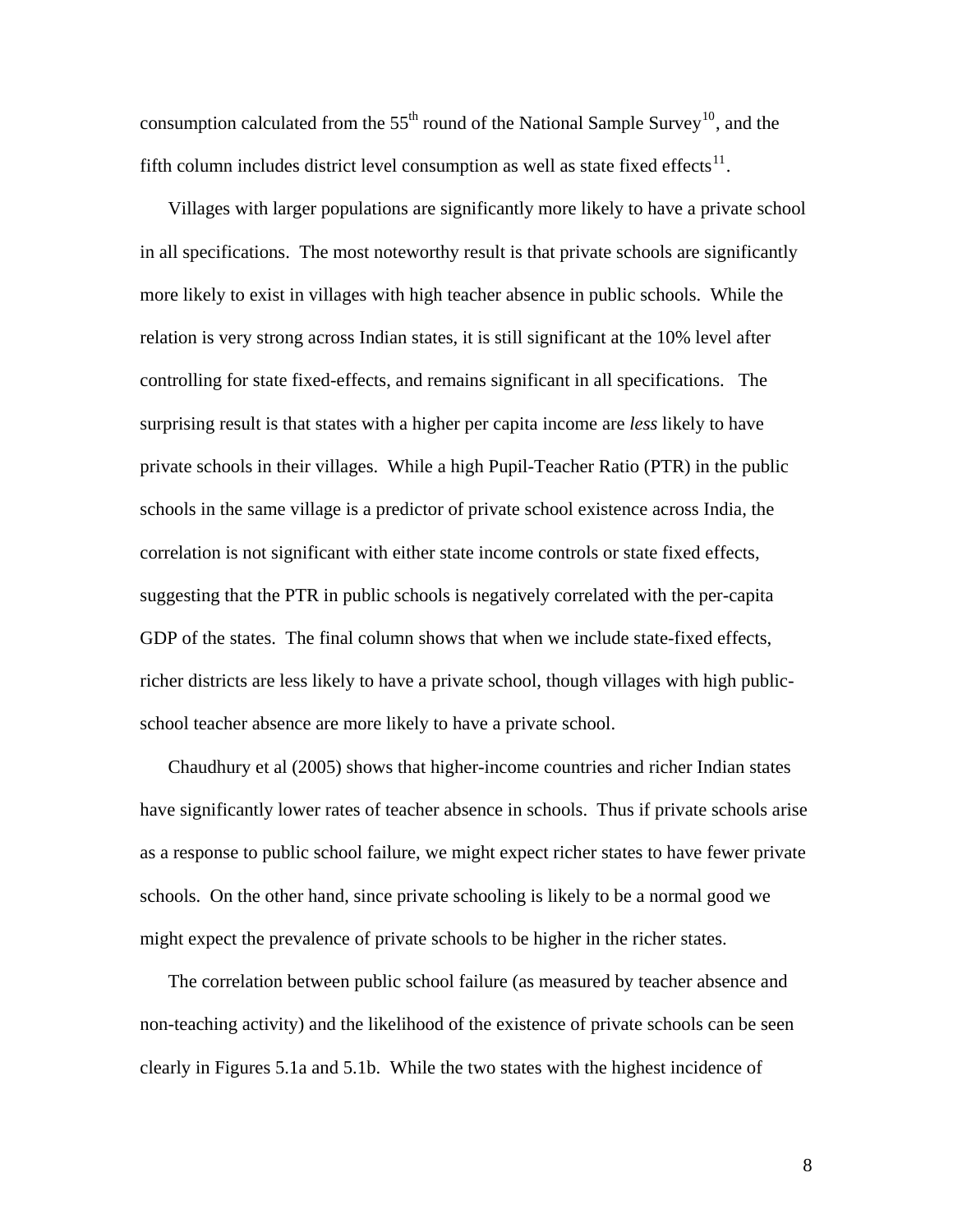private schools (Punjab and Haryana) happen to be among the richer states of India, it is quite striking that the two states with the lowest level of teacher absence in public schools (Gujarat and Maharashtra) have almost no rural private schools, even though these are two of the richest states in India.

Table 5.3 shows some more evidence regarding this by comparing teacher absence rates across different kinds of schools in India. The first column of Table 5.3 shows the weighted average teacher absence by school type across the full sample of schools. Columns 3-5 show the difference in teacher absence relative to the government-run schools. While the weighted average all-India teacher absence in private schools of 22.8% is slightly lower than that of the 25.2% in government schools, this difference is not significant. However, with the addition of village/town fixed effects, the teacher absence rate is 3.8% lower in private schools relative to government schools and this is significant at the 1% level. The addition of school, teacher demographics, and visit-level controls increases this difference to 7.8% which is over 30% of the observed absence rate in government schools (25.2%). This suggests that private schools are disproportionately located in areas with poorly performing public schools and that the efficiency of the private school (at least as measured by teacher absence) is even higher after controlling for school facilities (which are negatively correlated with teacher absence) and teacher demographics.

The higher prevalence of private schools in villages with high absence among public school teachers could be interpreted as suggesting that private schools enter where public schools are failing or as evidence that the establishment of private schools reduces political pressure for teacher attendance in public schools. However, to the extent that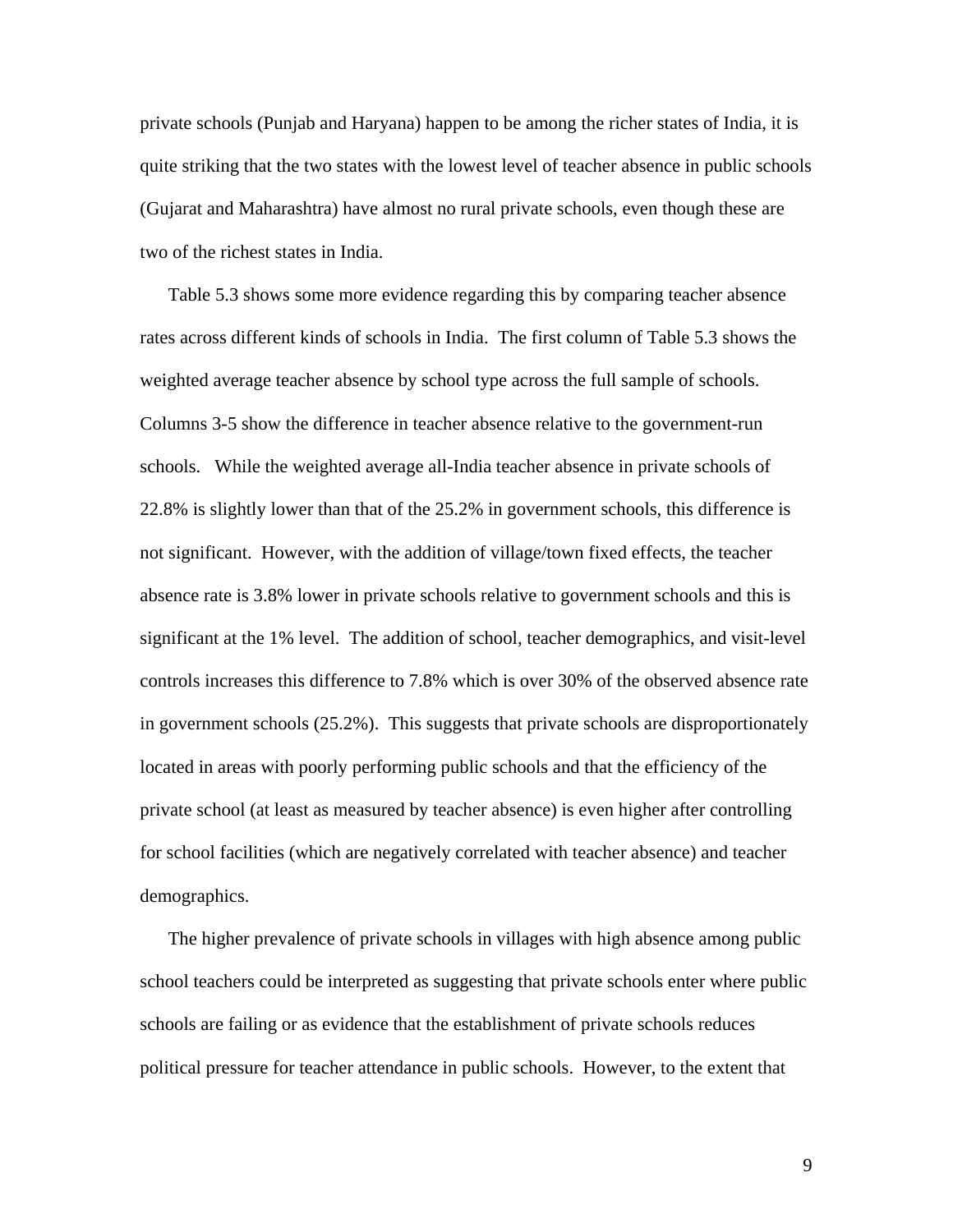one might expect higher income states to have more private schools, the finding that richer areas have fewer private schools suggests that poorly performing public schools rather than increasing incomes are the more important source of demand for private schools.

Finally, it is noteworthy that there is some evidence that large-scale prevalence of rural private schools is a recent phenomenon. This is suggested in previous studies of specific states such as De et al (2001), and Mehta (2005), but we are able to confirm this on a nationwide basis. Figure 5.2 plots the CDF of private school formation and enrollment over time, and we see that nearly 50% of the private schools in the sample have been established in the 5 years before the survey. Nearly 40% of the total privateschool enrollment is in schools that were less than 5 years old and over 60% of total enrollment is in schools that were less than 10 years old in 2003. Of course, these numbers will exceed the net increase in private school enrolment to the extent that other private schools exited over the period.

## **4. Economics of Rural Private Schools**

#### *4.1 School Infrastructure*

Table 5.4 presents summary statistics on school infrastructure in public and private schools. While private schools are more likely to have an electricity connection and toilets for teachers, they are less likely to have libraries (book banks) and classrooms without mud floors. On aggregate there doesn't appear to be a significant difference in the infrastructure index between private and public schools, but the results with state and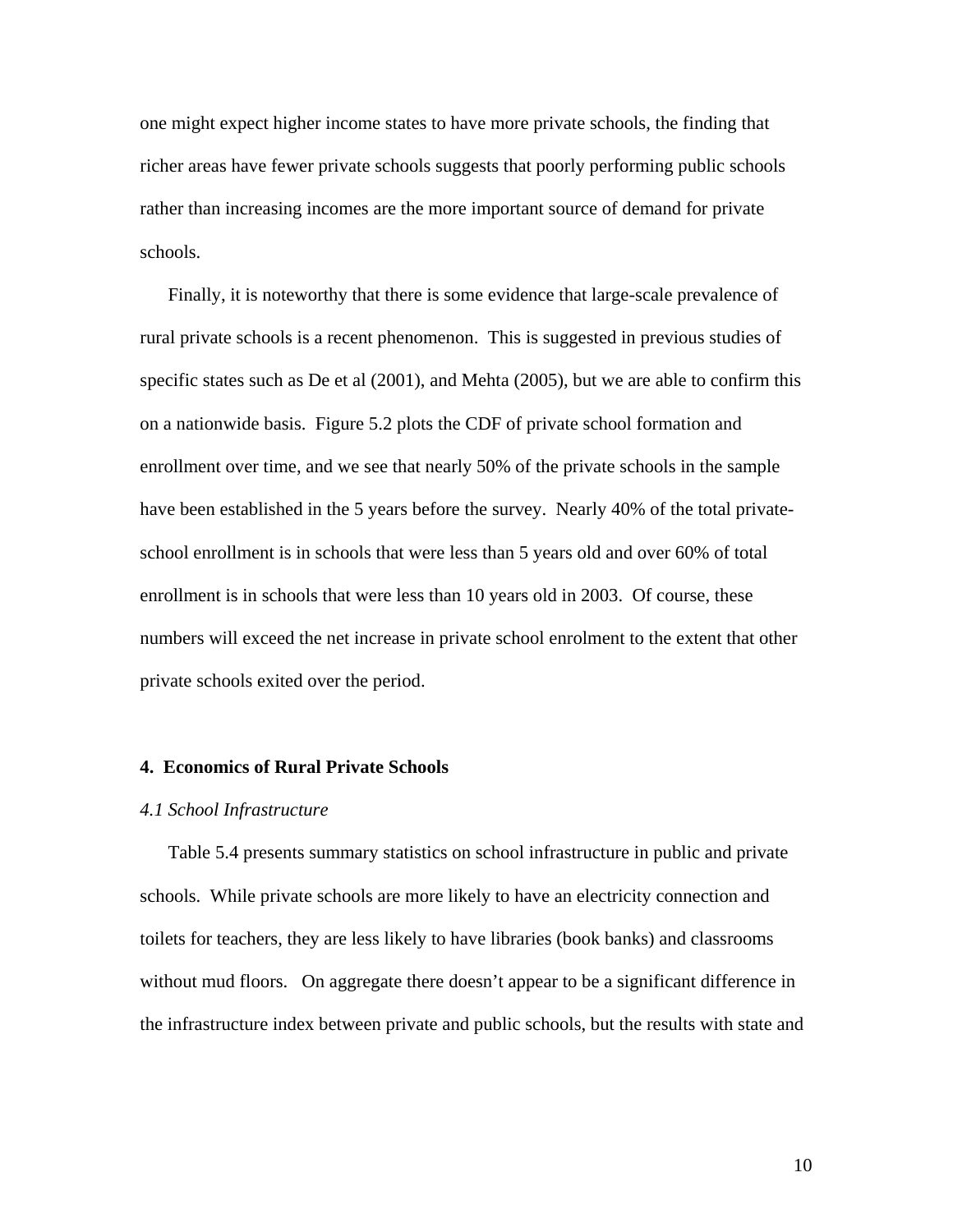with village fixed effects suggest that conditional on being in the same village, private schools have poorer facilities and infrastructure than the public schools.

# *4.2 Sources of Competitive Advantage of Private Schools*

Probably the single most distinguishing feature of the private schools in rural India is the fact that they pay much lower salaries to teachers than the government schools. While we don't directly collect data on teacher salaries, we have data on the various fees charged by each school in our sample along with the total enrollment, which allows us to estimate the monthly revenue for the private schools (since they typically don't receive any funding beyond what they raise in school fees). Median monthly revenue of a private school in our sample is around Rs. 4,000 per month<sup>[12](#page-18-0)</sup>, with the median fee being Rs. 63 per month and the median private school having an enrollment of 72 students.

We can calculate an upper bound for teacher salaries in private schools assuming that all the revenues of the private schools are used to pay teacher salaries. We calculate the upper bound on median teacher salary to be less than Rs. 1,000 per month and the upper bound on the mean teacher salary to be less than Rs. 1,750 per month. The mean salary for a regular government school teacher in a typical state like Andhra Pradesh (where we have actual salary data<sup>[13](#page-18-0)</sup>) is around Rs 7,500 per month. We can see that the typical total monthly revenue of a private school is often less than the monthly salary of *one* government school teacher. Even conservatively, rural private school teacher salaries are typically around one fifth that of regular government teacher salaries and they are often as low as one tenth the salaries of regular government teachers. The differences are even more pronounced when benefits are included because government teachers are guaranteed a pension after retirement, while private school teachers rarely have such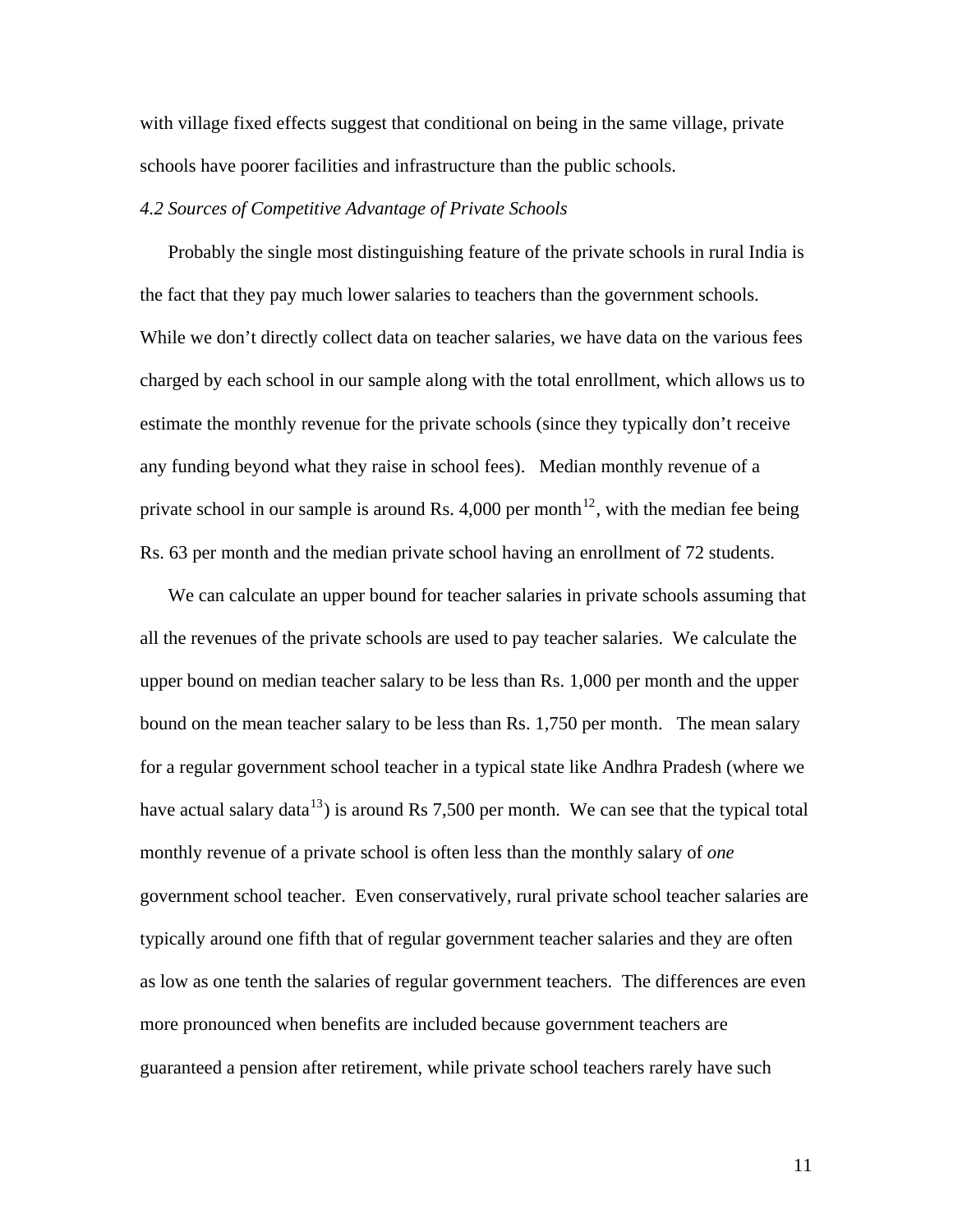provisions. This allows the private schools to hire more teachers, reduce multi-grade teaching, and have significantly lower pupil-teacher ratios.

Table 5.5 clearly demonstrates these points. The average pupil teacher ratio (PTR) in the private schools of 19.2 is less than half the ratio of 43.4 in public schools. This gap of 24.3 widens to 29.6 with state fixed effects, and to 34.4 with village fixed effects. Thus conditional on being in the same village, the private school has nearly 35 fewer pupils per teacher than the government school in the same village. Doing the calculation using logs, we find that the PTR of a public school is 2.85 times higher than the PTR of a private school in the same village. The lower PTR in the private schools also translates into lower levels of multi-grade teaching (the practice of one teacher simultaneously teaching multiple grades in the same room).

Field interviews with parents of children attending rural private schools suggest that two of the major attractions of private schools are the fact that they start teaching English early, and that there is more teaching activity in these schools. The last two rows of Table 5.5 confirm that these differences do exist. Private schools on average start to teach English a whole grade earlier, with the effect being even more pronounced with state and village fixed effects. Private schools also have significantly more teaching activity going on, and again the magnitude of the difference increases with state and village fixed effects.

One reason for this is likely to be that head teachers in private school are much more likely (and able) to take disciplinary action against shirking teachers than their counterparts in the public schools. We found that only 1 head teacher in the nearly 3000 public schools we surveyed reported ever dismissing a teacher for repeated absence<sup>[14](#page-18-0)</sup>.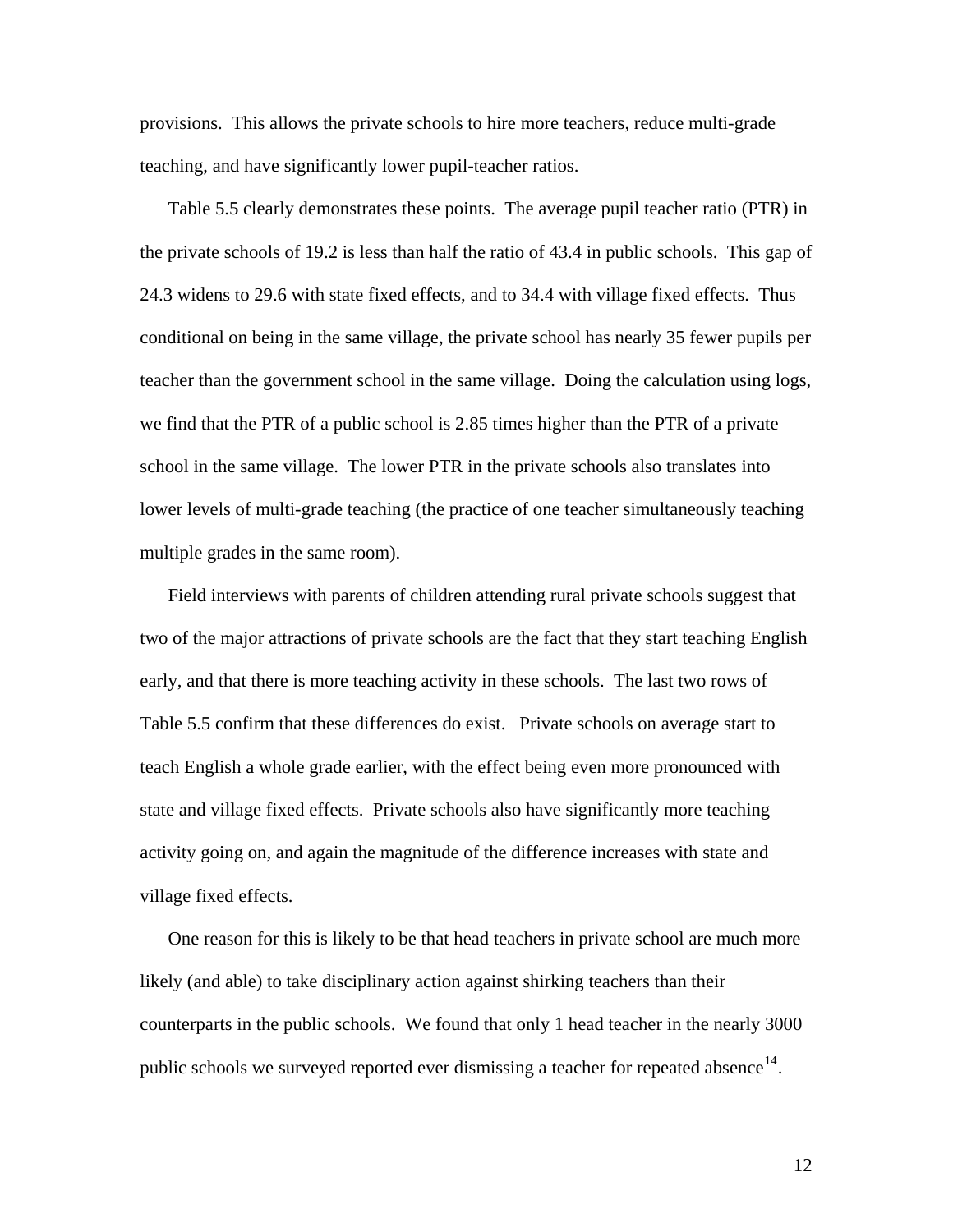On the other hand, 35 head teachers in a sample of around 600 private schools reported having at some point dismissed a teacher for repeated absence and so shirking teachers in the private sector are around 175 times more likely to have disciplinary action taken against them!

If we consider the cases with village fixed effects (which is the relevant case when considering the choice faced by a parent with regard to choosing between a private and public school in the same village), we see that combining the effects of a lower pupilteacher ratio and a higher level of teaching activity leads to a child in the private school having 3-4 times more "teacher-contact" time than in the public school.

The better performance of the private schools is also reflected in the fact that student attendance rates are also substantially higher in private schools (as seen in the last row of Table 5.5). Pupil attendance is 11.3% (percentage points) higher in the all-India sample, and 13.4% higher with village fixed effects. If we think that the true measure of the relative role of the private and public sectors is attendance as opposed to enrollment, then the true share of rural children taught in the private sector will be even higher after adjusting for the differential attendance rates.

# *4.3 Teacher Characteristics*

A key question that follows the discussion on teacher pay in private schools is that of understanding who the private school teachers are, and the reasons for their being willing to work at such low salaries. Field visits suggest that the availability of these inexpensive teachers in the villages is being driven by local educated youth who are typically unable to find jobs, unwilling (and usually not needed) to work in agriculture, and not looking at teaching as a long-term career. Teaching suits these youth well because the short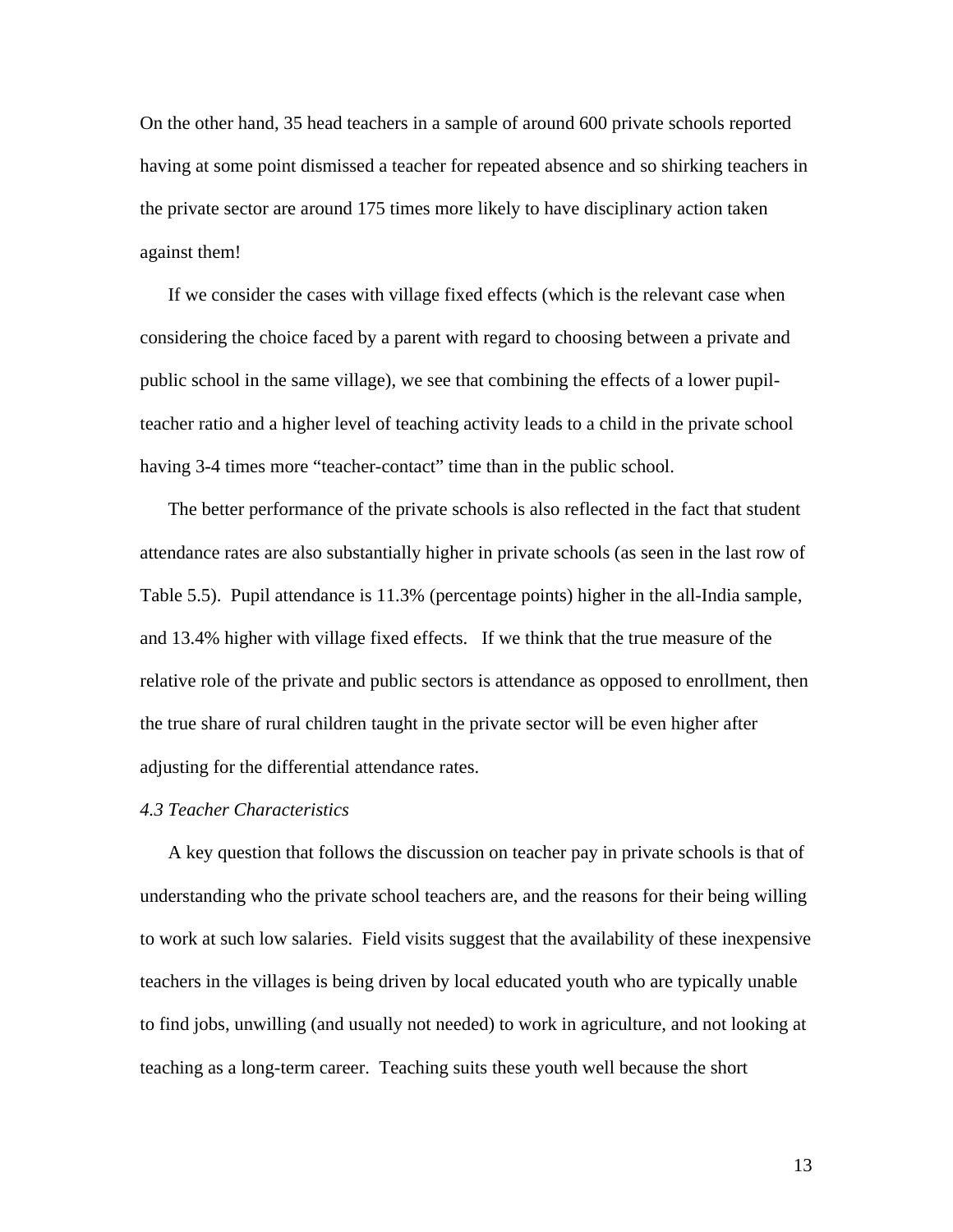working day of 4-6 hours allows them the time for further study via correspondence (distance-education) courses or in colleges that follow a different shift. The short working days also allow them to look for other longer-term jobs on the side and finally teaching provides them with both income and respectability while they also look at other long-term options.

Table 5.6 provides summary statistics consistent with this view. The private school teachers are on average over 10 years younger than their counterparts in the public sector and are twice as likely to be from the same village where the school is located. They are more likely to have a college degree but also much less likely to have a professional teaching certificate, which suggests that even though they are more educated, they are not looking at teaching as a long-term career option.

This probably helps to explain why teacher absence is not even lower in the private schools given the high likelihood of action being taken for repeated absence. Since the private-school teachers are being paid a much lower wage and are often looking at other long term options, there is little "efficiency wage" cost of being fired. Thus, if pursuing other opportunities requires a certain level of absence (and an accompanying probability of action being taken) this is a trade off that the private school teachers are probably willing to make. However, in spite of the low wages, we see that private schools have lower teacher absence and higher teaching activity than the public schools – especially in the same village.

# *4.4 Parent Characteristics*

Given that public schools are free of cost and private schools charge fees we would expect that the students attending the private schools come from more socio-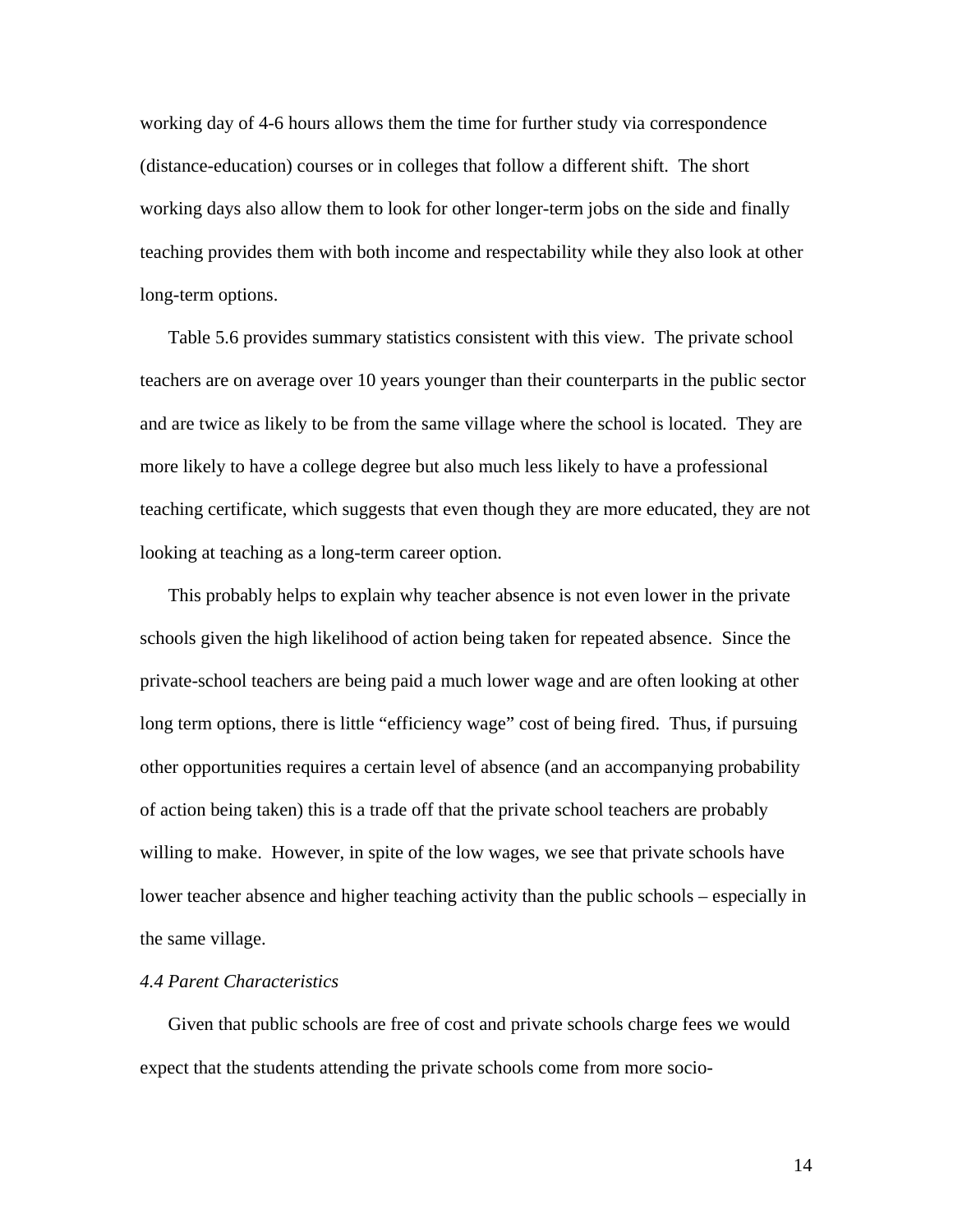economically privileged backgrounds. Based on the random sample of children in the 4<sup>th</sup> grade who we test and whom we collect demographic information on, we can compare the family backgrounds of children in both types of schools. Table 5.7 provides these comparisons and as we would expect, the children attending private schools come from more advantaged family backgrounds. They have more educated parents and indicate possessing a higher level of assets. However, it is worth noting that the absolute level of education of the parents of the children attending private schools is actually quite low. For instance, 20% of the private school students are first generation learners, which while lower than the 30% in public schools, is still quite significant. Thus while private schools cater to the better off in the rural areas, many of their students come from disadvantaged backgrounds. This is consistent with the results of Tooley and Dixon (2003) who mention that the majority of private schools in India cater to the poor (though their observation is based on an urban study) and the findings reported by Andrabi et al (2002) that private schools in rural Pakistan are affordable to middle and even low income groups.

# *4.5 Performance of Private Schools*

As discussed earlier, private schools have lower teacher absence and higher levels of teaching activity. They also exhibit significantly superior performance on the test that was administered. Table 5.8 shows the test score performance advantage of private schools (in standard deviations). While controlling for family and other characteristics reduces the size of the "private school" effect, it is still strongly significant and of considerable magnitude (0.4 standard deviations on the test). Of course, we cannot rule out that some of these results are being driven by unobserved heterogeneity among the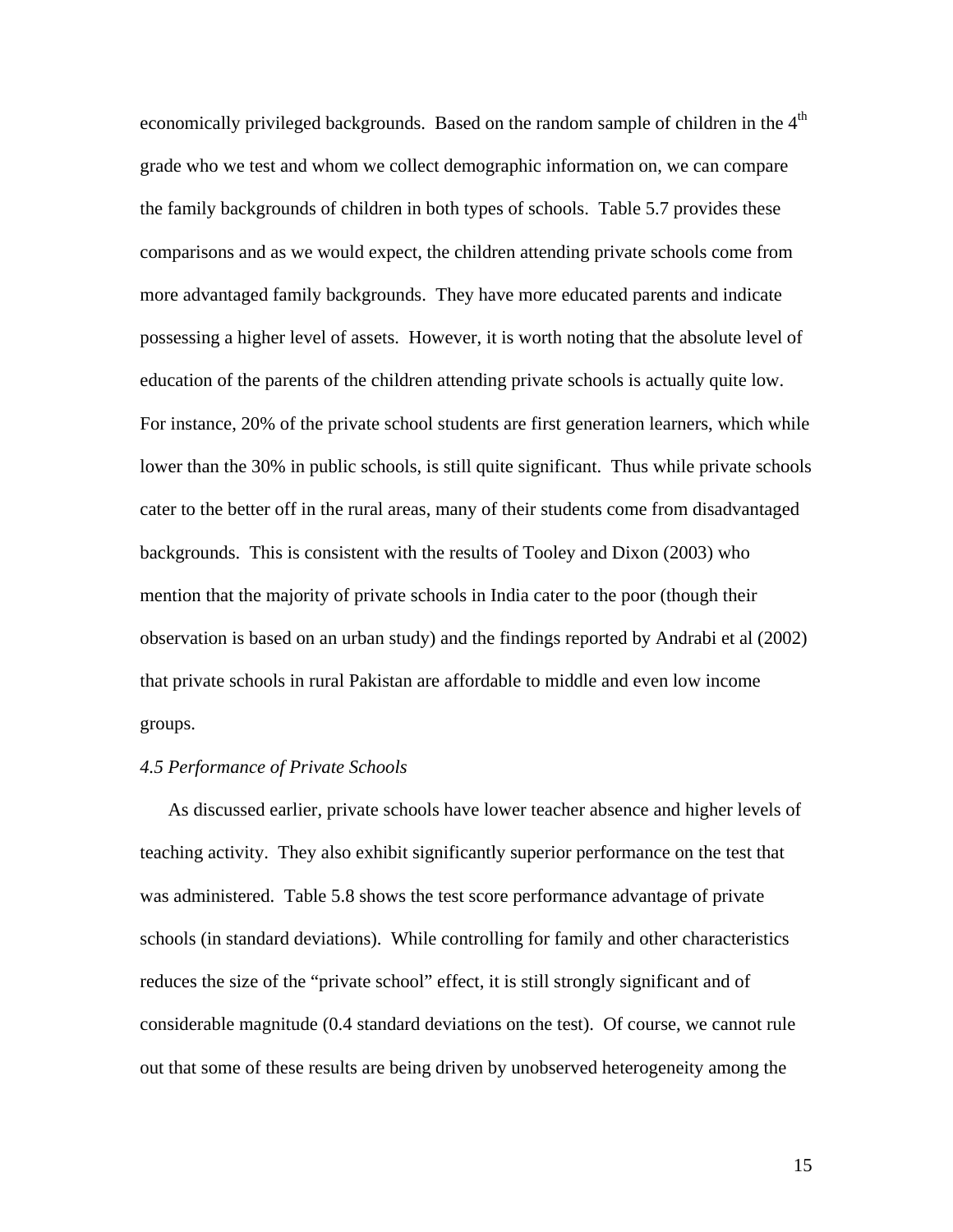students. Similarly, as discussed earlier, student attendance is around 11 percentage points higher in the private schools (75%) relative to the public schools (64%). This could partly be due to artificially inflated enrollment figures in the government schools.

## **5. Conclusions**

We find that private unaided fee-charging schools are widespread in rural India, particularly in areas where the public system is dysfunctional. The number of such schools appears to be growing rapidly with both demand-side variables (desire for English-medium education, less multi-grade teaching, smaller classes, more accountable teachers) and supply-side variables (availability of educated unemployed youth) playing an important role in this rapid growth. Salaries paid by these schools are only about onefifth of those paid by public schools, but these schools have many more teachers relative to the number of pupils, and the private-school teachers are more likely to be teaching than public school teachers.

Our results have a number of implications. First, efforts to improve the quality of education in India should consider the private as well as public sector – especially since the former are disproportionately located where the public system is failing. For example, policy makers might consider the possibility of offering short training courses to raise skills among private school teachers.

Second, the disparities between private and public schools highlight some potential areas for reform in the public sector. The huge salary differential suggests that many public school teachers may be receiving enormous rents.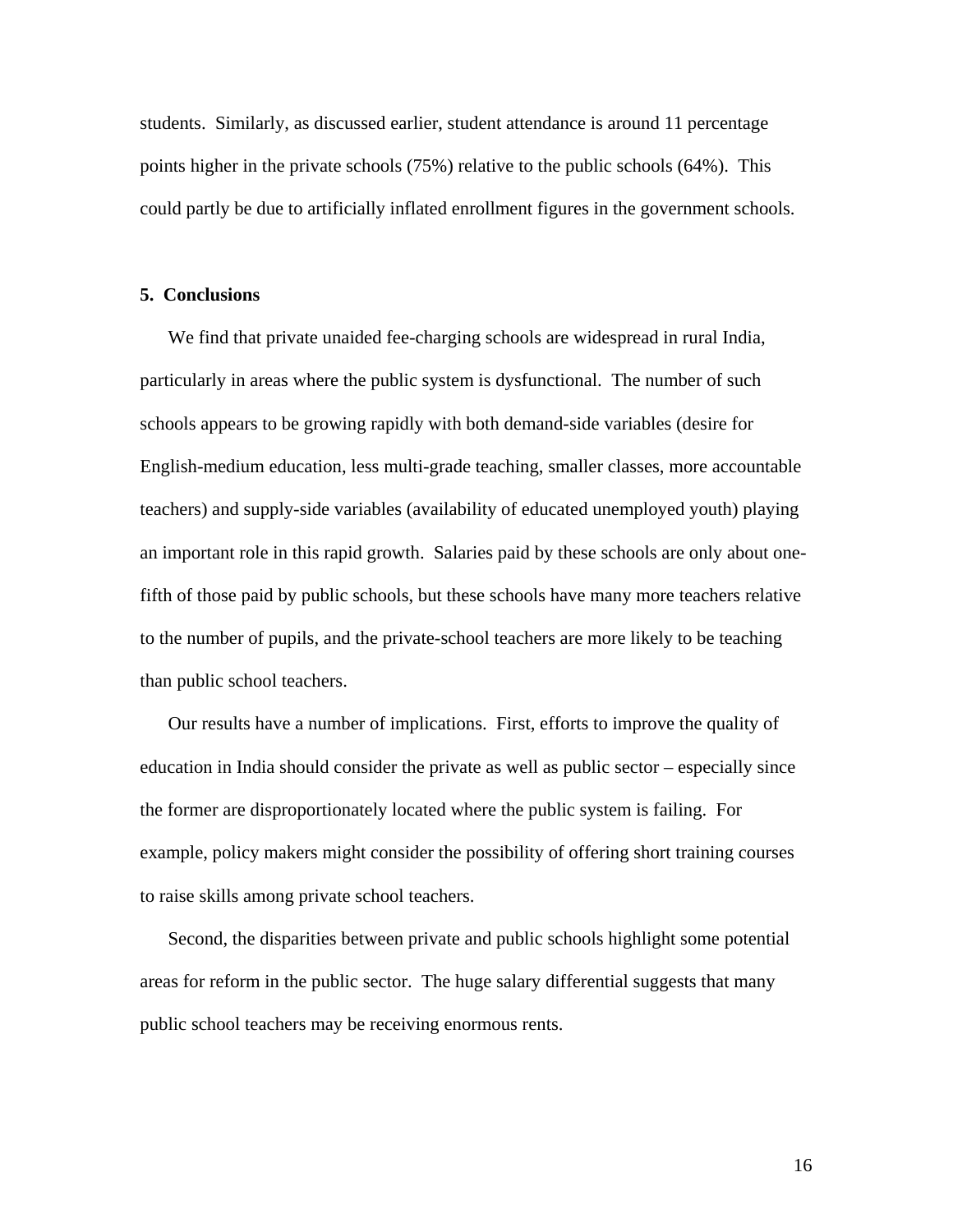Finally, there may be scope for public private partnerships in education, whether in the form of voucher programs or otherwise. One issue with voucher programs is whether there will be an adequate supply response, but the evidence suggest that private schools are already widespread in rural areas and that new schools can be created rapidly.

There is substantial scope for carefully-designed policy experiments aimed at leveraging the private sector for universal quality education, and it is important to follow these experiments with rigorous evaluation to provide systematic evidence for future policy decisions in this regard. The recent draft of the "Right to Education Bill" that is expected to be introduced in Parliament mandates that 25% of seats in private educational institutions be reserved for "weaker sections" of society. It also goes on to say that for each such admitted child, the "government shall reimburse to the school at a rate equal to the per-child expenditure in state schools/fully aided schools, or the actual amount charged per student by such school, whichever is less". The discussion around this legislation would be an opportune moment to think about the most efficient institutional forms for delivery of primary education in India.

#### Endnotes

 $\overline{a}$ 

<span id="page-16-0"></span><sup>&</sup>lt;sup>1</sup> Notable among these are Bashir (1994) in Tamilnadu, Kingdon (1996b) in Lucknow (Uttar Pradesh), Govinda and Varghese (1993) in Madhya Pradesh, Tooley and Dixon (2003) in Hyderabad (Andhra Pradesh) and Mehta (2005) in Punjab. As Kingdon (1996a) mentions, "given inter-state variations in the structure and organization of education in India, evidence from a single state will be illustrative but not necessarily representative."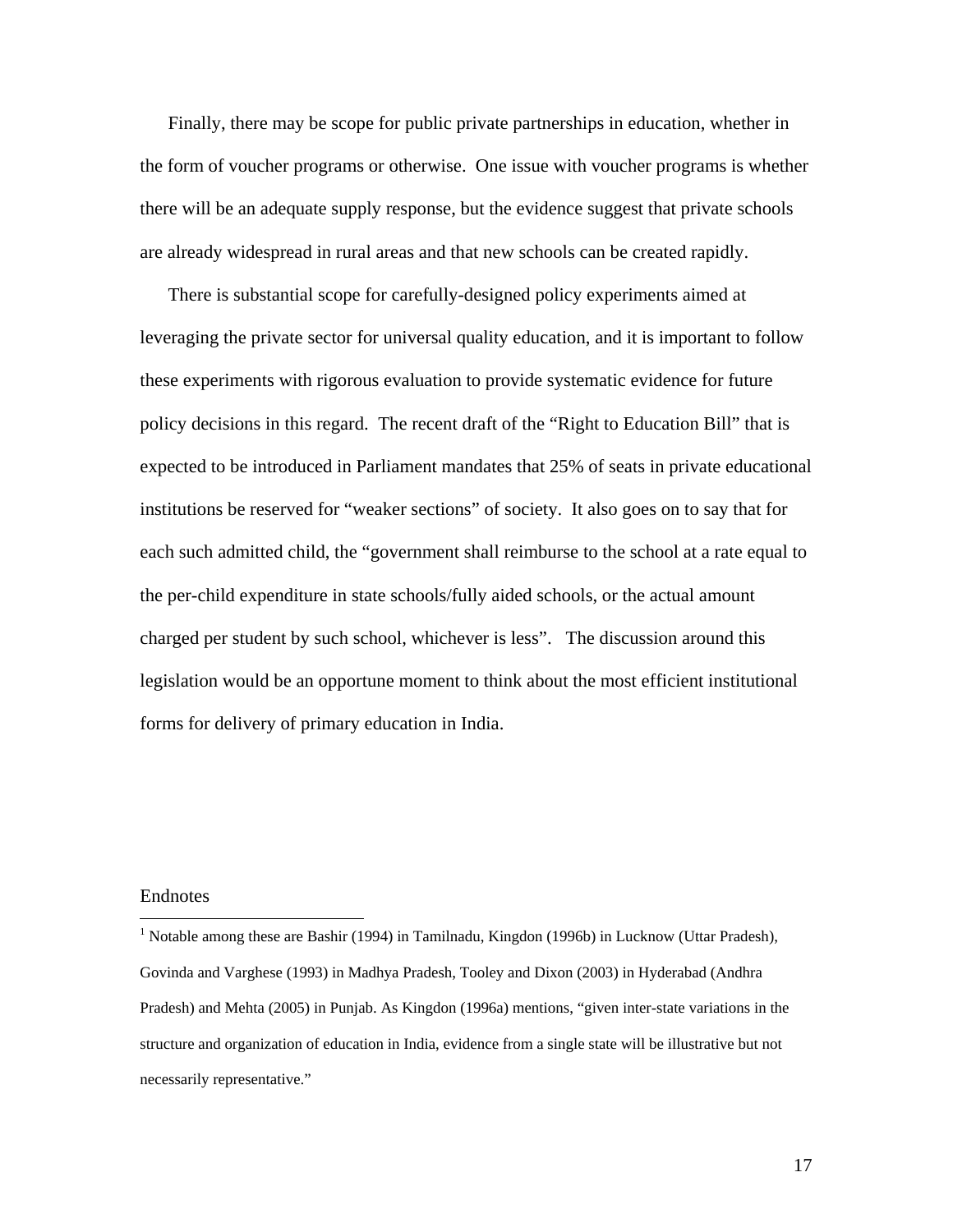<span id="page-17-0"></span> $\frac{1}{2}$  $2$  See Chaudhury et al (2005) for detailed results from the cross-country study.

 $3$  Thus a district with 90% of its population in rural areas would have 9 rural PSUs and 1 urban PSU, whereas a completely urban district (as is the case when the randomly picked district is the state capital for example) would have 10 urban PSUs.

 $4$  See Appendix A of Kremer et al (2004) for a detailed description of the sampling procedure.

<sup>5</sup> Covering grades 1-5 in most states, and grades 1-4 in some states, depending on the classification of primary schools in the concerned state. The focus of the study was completely on primary schools, and so the usage of the term "school" should be understood to mean primary school unless stated otherwise. <sup>6</sup> Unrecognized schools are also more recently established with an average age of 7.6 years as opposed to

recognized private schools with an average age of 9.9 years. The fraction of schools in this sample that report being run by a religiously-oriented group is quite small (15 out of 592 or 2.5% of schools). Schools run by religiously-oriented groups form a larger share of the private-aided schools that get government grants and are not allowed to charge tuition fees (33 out of 152 or over 20%).

 $<sup>7</sup>$  Since the survey was done across several states with different languages, the test was weighted towards</sup> math as opposed to language. The test was short but the items used had been pre-tested for validity. The test consisted of 12 arithmetic questions and 2 verbal questions (that asked the students names in the local language and English respectively). See Appendix B of Kremer et al (2004) for a detailed description of the test as well as the procedure by which it was administered, graded, and coded

<sup>8</sup> These states include Andhra Pradesh, Haryana, Kerala (including private aided schools), Punjab, Rajasthan, and Uttar Pradesh

 $9<sup>9</sup>$  A teacher was considered to be absent if, at the time of a random visit during school hours, he or she could not be found anywhere in the school premises. See Chaudhury et al (2005) and Kremer et al (2005) for details on how absence and teaching activity were measured and on the various steps we took to measure these accurately.

<sup>10</sup> We thank Petia Topalova for making her calculations of district-level consumption estimates available to us. See Topalova (2005) for details on these calculations.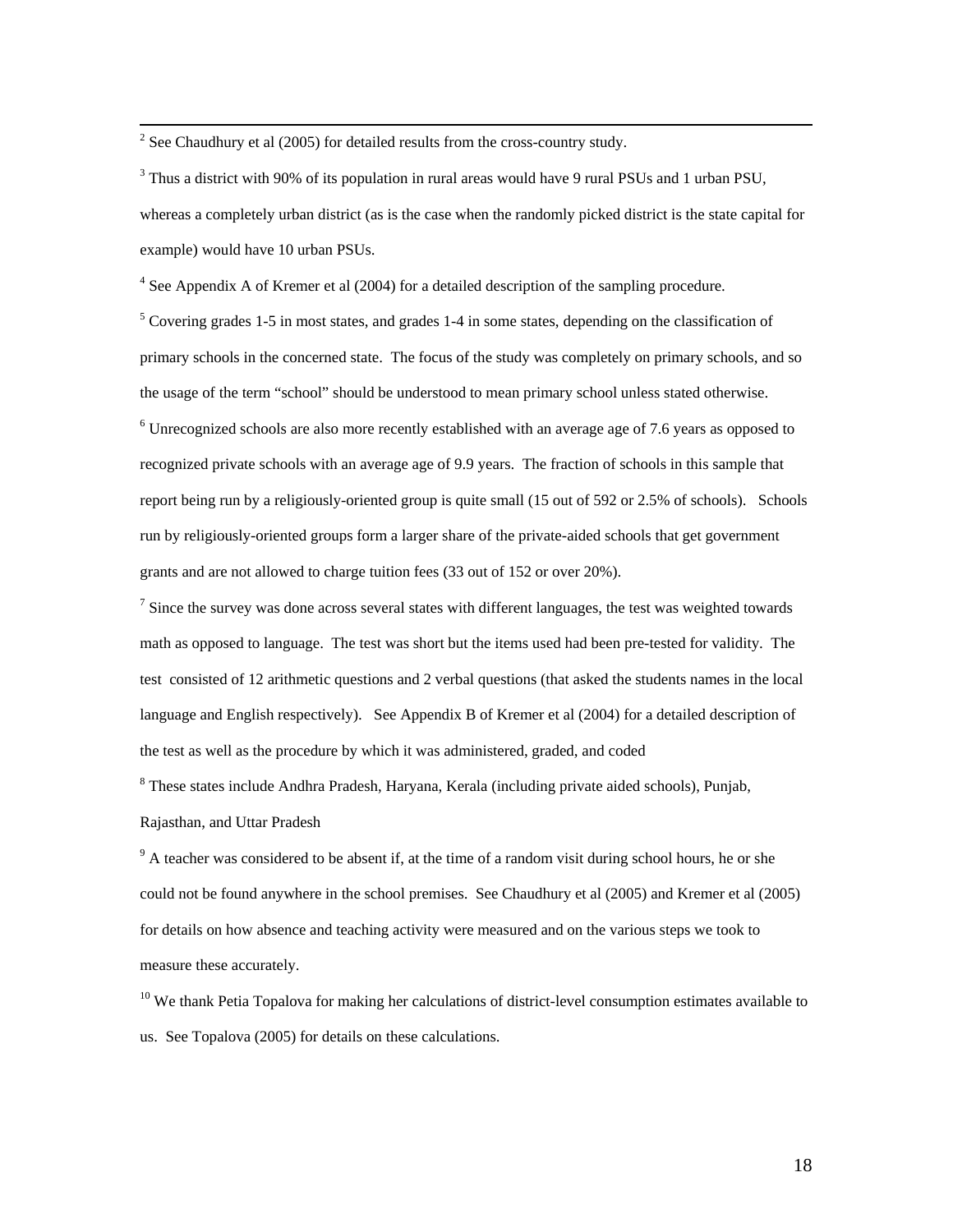<span id="page-18-0"></span><sup>11</sup> Robust standard errors clustered at the state level are reported for specifications with state-level right hand side variables and likewise for district-level variables, where the standard errors are clustered at the district level.

<sup>12</sup> The approximate exchange rate at present is Rs.  $45 = 1$  US Dollar

<sup>13</sup> Direct data on teacher salaries in Andhra Pradesh has been collected in a different ongoing study by one of the authors. The salary figures would be even higher if we included benefits, the largest portion of which is the present value of a defined benefits retirement pension. Private school teachers typically receive no benefits.

<sup>14</sup> See Kingdon and Muzamil (2001) for more details on the power of public-school teacher unions and how this has evolved over the years (based on a case study of the state of Uttar Pradesh)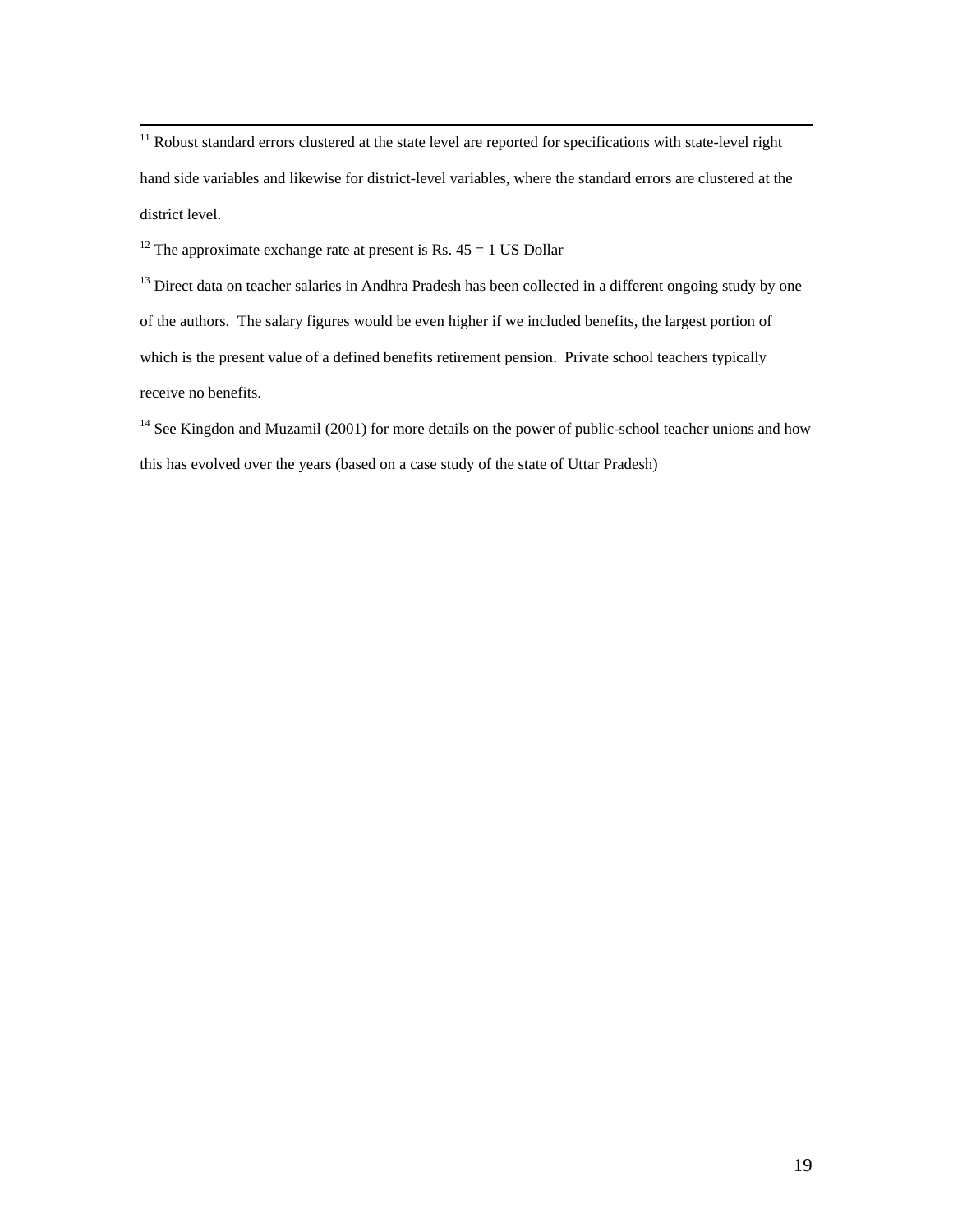# **References**

Andrabi, Tahir, Jishnu Das, and Asim Khwaja. 2002. "The Rise of Private Schooling in Pakistan: Catering to the Urban Elite or Educating the Rural Poor?" Mimeo, Kennedy School of Government, Harvard University

Annual Status of Education Report (ASER). 2005. Pratham Resource Center

- Bashir, Sajitha. 1994. "Public versus Private in Primary Education: Comparison of School Effectiveness and Costs in Tamilnadu". PhD Dissertation, London School of Economics
- Chaudhury, Nazmul, Jeffrey Hammer, Michael Kremer, Karthik Muralidharan, F. Halsey Rogers. 2006. "Missing in Action: Teacher and Health Worker Absence in Developing Countries", *Journal of Economic Perspectives*, Winter 2006, pp 91-116
- De, Anuradha., Claire Noronha and Meera Samson. 2001. "India: Private Schools and Universal Elementary Education." South Asia Education Sector, Technical Working Paper No. 3. World Bank
- De, Anuradha., Manabi Majumdar, Claire Noronha and Meera Samson. 2002 "Private Schools and Universal Elementary Education" in R. Govinda ed. *India education report – a profile of basic education*. New Delhi: OUP, 2002.
- Govinda, R., and Varghese, N. V. 1993. *Quality of primary schooling in India: a case study of Madhya Pradesh,* International Institute for Educational Planning, National Institute of Educational Planning and Administration.
- Kingdon, Geeta, 1996a. "The quality and efficiency of private and public education: a case study of urban India", *Oxford Bulletin of Economics and Statistics*, 58.1, 57-81
- Kingdon, Geeta, 1996b. ["Private Schooling in India: Size, nature and equity effects](http://www.economics.ox.ac.uk/Members/geeta.kingdon/PublishedPapers/privateschoolinginindia.pdf)", *Economic and Political Weekly*, **31**, No. 51, December 1996.
- Kingdon, Geeta Gandhi and Mohd Muzammil. 2001. "A Political Economy of Education in India- I: The Case of UP" *Economic and Political Weekly*, **36**, No. 32, August 11-18, 2001
- Kremer, Michael, Karthik Muralidharan, Nazmul Chaudhury, Jeffrey Hammer, and F. Halsey Rogers. 2004. "Teacher Absence in India." World Bank: Washington, DC.
- Kremer, Michael, Karthik Muralidharan, Nazmul Chaudhury, Jeffrey Hammer, and F. Halsey Rogers. 2005. "Teacher Absence in India: A Snapshot" *Journal of the European Economic Association*, Volume 3, pp 658-667.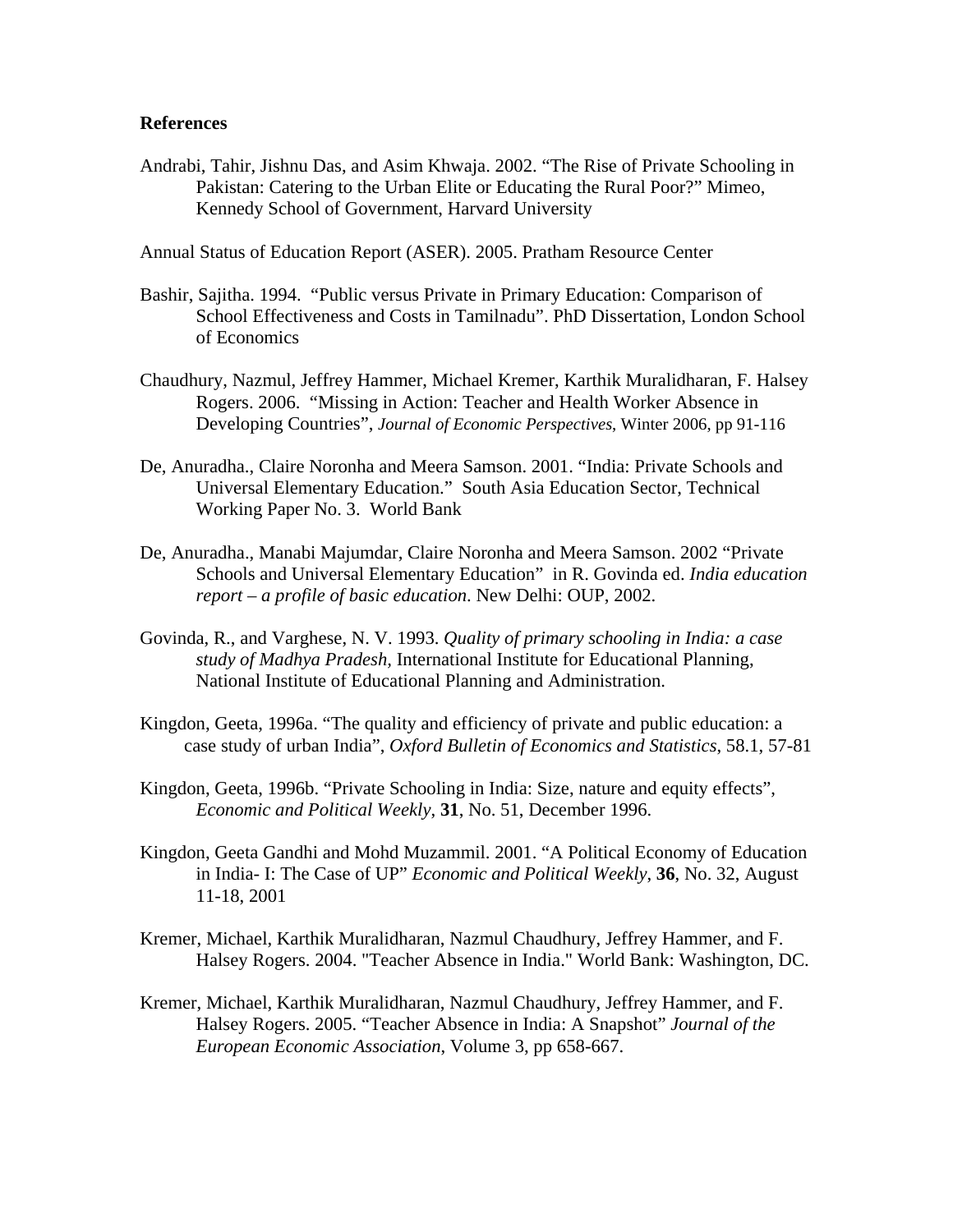- Mehta, Arun. 2005. "Elementary Education in unrecognized schools in India: A study of Punjab based on DISE 2005 data" NIEPA, New Delhi
- PROBE Team. 1999. *Public Report on Basic Education in India*. New Delhi: Oxford University Press.
- Shah, Parth. 2005. "Equity in Education". *Business Standard*, July 13, 2005
- Tooley, James and Pauline Dixon. 2003. *Private Schools for the Poor: A Case Study from India*, CfBT Research and Development
- Topalova, Petia. 2005. "Trade Liberalization, Poverty, and Inequality: Evidence from Indian Districts," NBER Working Paper 11614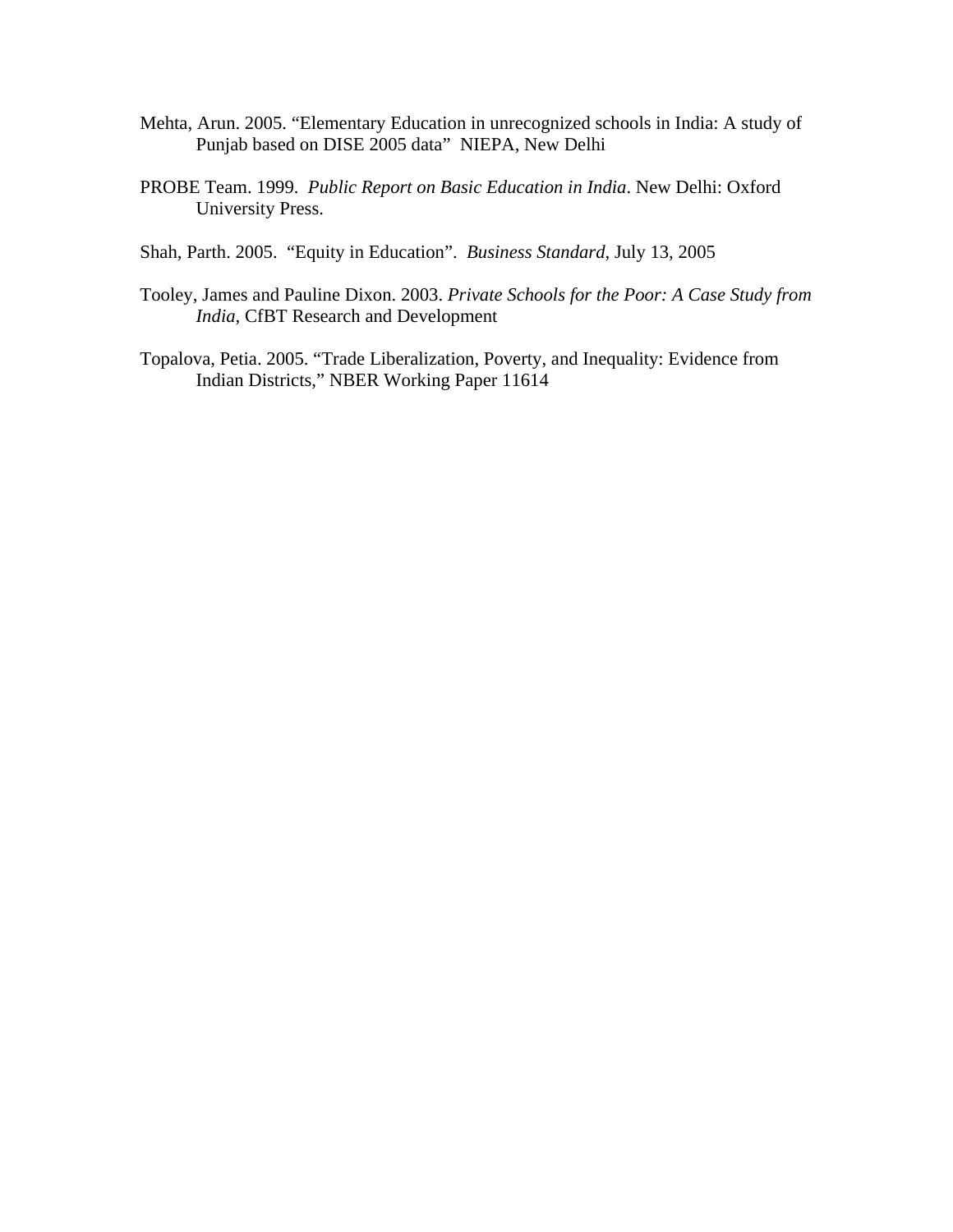| <b>Private School Prevalence by State</b> |                                        |                |                                        |  |  |
|-------------------------------------------|----------------------------------------|----------------|----------------------------------------|--|--|
| <b>State</b>                              | % of Villages with<br>a private school | <b>State</b>   | % of Villages with<br>a private school |  |  |
| Gujarat                                   | 0%                                     | Andhra Pradesh | 30%                                    |  |  |
| Maharashtra                               | $1\%$                                  | Uttranchal     | 30%                                    |  |  |
| Orissa                                    | 4%                                     | Tamil Nadu     | 31%                                    |  |  |
| Kerala                                    | 6%                                     | Assam          | 33%                                    |  |  |
| Karnataka                                 | 12%                                    | Rajasthan      | 52%                                    |  |  |
| Chhatisgarh                               | 15%                                    | Bihar          | 54%                                    |  |  |
| Himachal Pradesh                          | 15%                                    | Uttar Pradesh  | 57%                                    |  |  |
| <b>West Bengal</b>                        | 16%                                    | Punjab         | 65%                                    |  |  |
| Jharkhand                                 | 17%                                    | Haryana        | 68%                                    |  |  |
| Madhya Pradesh                            | 23%                                    | All India      | 28%                                    |  |  |

**Table 5.1**

**Table 5.2**

|                                                                   | <b>Correlates of Private School Existence at the Village Level</b>       |               |               |               |                |  |  |  |
|-------------------------------------------------------------------|--------------------------------------------------------------------------|---------------|---------------|---------------|----------------|--|--|--|
|                                                                   | Dependent Variable = 1 if Village Has a Private School, 0 if it does not |               |               |               |                |  |  |  |
|                                                                   | $[1]$                                                                    | $[2]$         | $[3]$         | [4]           | [5]            |  |  |  |
| Log Village Population                                            | 0.114                                                                    | 0.157         | 0.125         | 0.11          | 0.159          |  |  |  |
|                                                                   | $[0.012]$ ***                                                            | $[0.014]$ *** | $[0.037]$ *** | $[0.018]$ *** | $[0.017]$ ***  |  |  |  |
| Log Pupil Teacher Ratio                                           | 0.089                                                                    | 0.042         | 0.034         | 0.1           | 0.037          |  |  |  |
|                                                                   | $[0.022]$ ***                                                            | [0.026]       | [0.051]       | $[0.031]$ *** | [0.027]        |  |  |  |
| Mean Public School                                                | 0.292                                                                    | 0.114         | 0.214         | 0.303         | 0.108          |  |  |  |
| Absence in Village                                                | $[0.065]$ ***                                                            | $[0.060]$ *   | $[0.103]$ *   | $[0.074]$ *** | $[0.053]^{**}$ |  |  |  |
|                                                                   |                                                                          |               | $-0.298$      |               |                |  |  |  |
| Log State GDP/Capita                                              |                                                                          |               | $[0.157]$ *   |               |                |  |  |  |
| Log District                                                      |                                                                          |               |               | 0.07          | $-0.121$       |  |  |  |
| Consumption/Capita                                                |                                                                          |               |               | [0.076]       | $[0.059]^{**}$ |  |  |  |
|                                                                   | $-0.962$                                                                 | $-1.065$      | 0.851         | $-1.39$       | $-0.352$       |  |  |  |
| Constant                                                          | $[0.101]$ ***                                                            | $[0.117]$ *** | [0.975]       | $[0.480]$ *** | [0.366]        |  |  |  |
| <b>State Fixed Effects</b>                                        | No.                                                                      | Yes           | No            | No            | Yes            |  |  |  |
| Observations                                                      | 1523                                                                     | 1523          | 1450          | 1523          | 1523           |  |  |  |
| R-squared                                                         | 0.1                                                                      | 0.33          | 0.12          | 0.1           | 0.33           |  |  |  |
| Robust standard errors in brackets                                |                                                                          |               |               |               |                |  |  |  |
| * significant at 10%; ** significant at 5%; *** significant at 1% |                                                                          |               |               |               |                |  |  |  |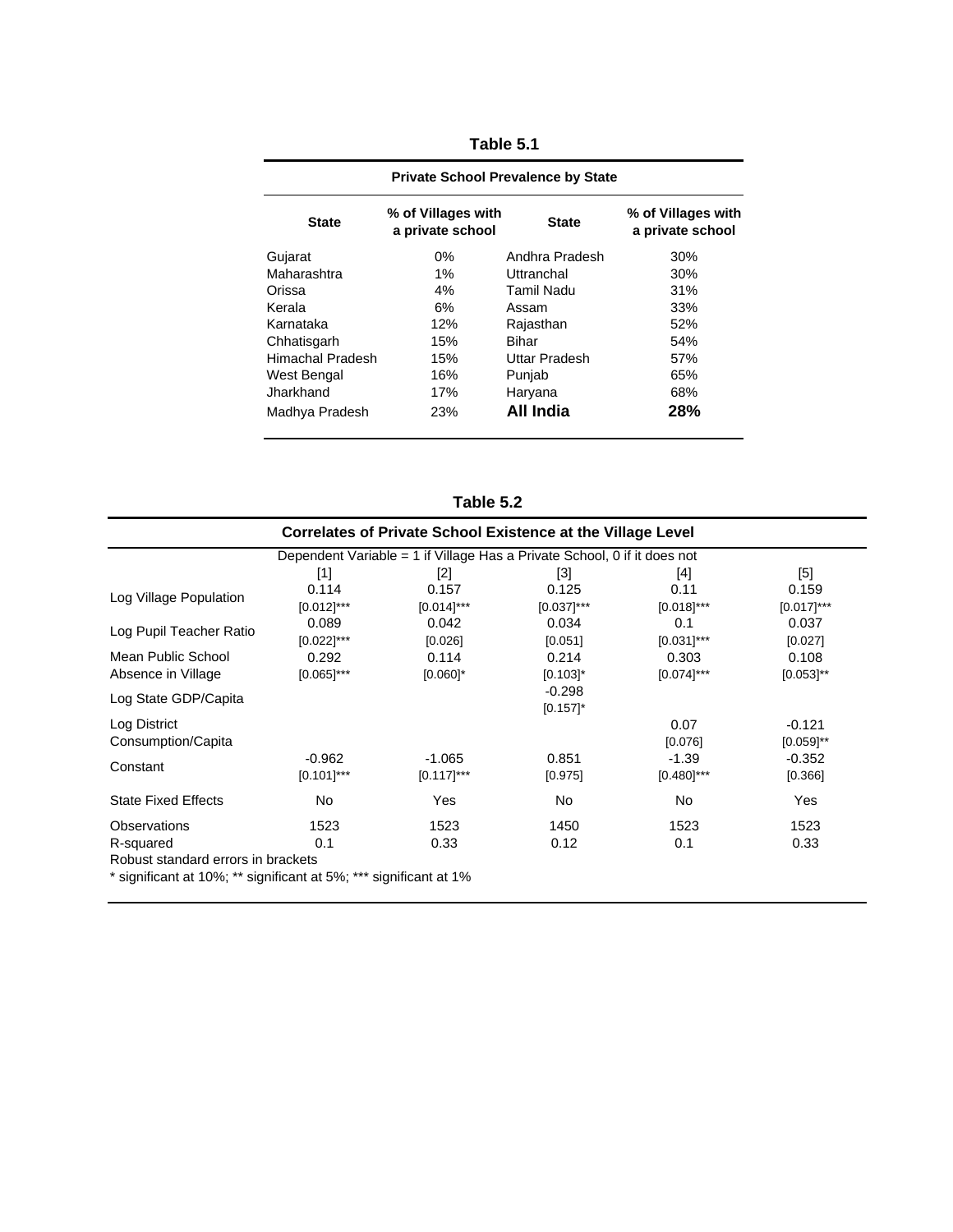| <b>Absence Rate by School Type</b> |                                               |                                  |                                   |                                      |                                                     |  |  |  |
|------------------------------------|-----------------------------------------------|----------------------------------|-----------------------------------|--------------------------------------|-----------------------------------------------------|--|--|--|
|                                    | Difference Relative to Government-Run Schools |                                  |                                   |                                      |                                                     |  |  |  |
|                                    | $[1]$                                         | $[2]$                            | $[3]$                             | [4]                                  | [5]                                                 |  |  |  |
|                                    | <b>Teacher</b><br>Absence                     | Number of<br><b>Observations</b> | <b>No Fixed</b><br><b>Effects</b> | Village/Town<br><b>Fixed Effects</b> | <b>Village/Town</b><br>Fixed Effects +<br>Controls* |  |  |  |
| <b>Government-Run Schools</b>      | 25.2%                                         | 34,493                           | ٠                                 | $\blacksquare$                       | ٠                                                   |  |  |  |
| <b>Non-formal Schools</b>          | 26.9%                                         | 393                              | 1.7%                              | $-2.7\%$                             | $-2.4%$                                             |  |  |  |
| <b>Private Aided Schools</b>       | 20.1%                                         | 3,371                            | $-5.1%$                           | $-1.3%$                              | $-0.4%$                                             |  |  |  |
| <b>Private Schools</b>             | 22.8%                                         | 9,075                            | $-2.4%$                           | $-3.8%$                              | -7.8%                                               |  |  |  |

\* Controls include a full set of visit-level, teacher-level, and school-level controls

Note: Bold numbers indicate significant differences at the 1% level

| Table 5.4 |  |
|-----------|--|
|-----------|--|

|                                     | <b>Public</b> | <b>Private</b> | <b>Difference</b> | Difference with<br><b>State Fixed</b><br><b>Effects</b> | Difference with<br><b>Village Fixed</b><br><b>Effects</b> |
|-------------------------------------|---------------|----------------|-------------------|---------------------------------------------------------|-----------------------------------------------------------|
| Fraction of schools with electric   |               |                |                   |                                                         |                                                           |
| connection available                | 0.26          | 0.414          | $-0.154***$       | $-0.198***$                                             | $-0.191***$                                               |
| Fraction of schools with library    |               |                |                   |                                                         |                                                           |
| available                           | 0.541         | 0.273          | $0.269***$        | $0.236***$                                              | $0.238***$                                                |
| Fraction of schools with covered    |               |                |                   |                                                         |                                                           |
| classrooms available                | 0.943         | 0.939          | 0.004             | $0.030**$                                               | 0.029                                                     |
| Fraction of schools with non-mud    |               |                |                   |                                                         |                                                           |
| floors available                    | 0.816         | 0.674          | $0.142***$        | $0.184***$                                              | $0.197***$                                                |
| Fraction of schools with teacher    |               |                |                   |                                                         |                                                           |
| toilet available                    | 0.326         | 0.447          | $-0.121**$        | $-0.052**$                                              | $-0.027$                                                  |
| Average school infrastructure index |               |                |                   |                                                         |                                                           |
| $(0-5 \text{ scale})$               | 2.885         | 2.745          | 0.14              | $0.199***$                                              | $0.247***$                                                |

**Table 5.3**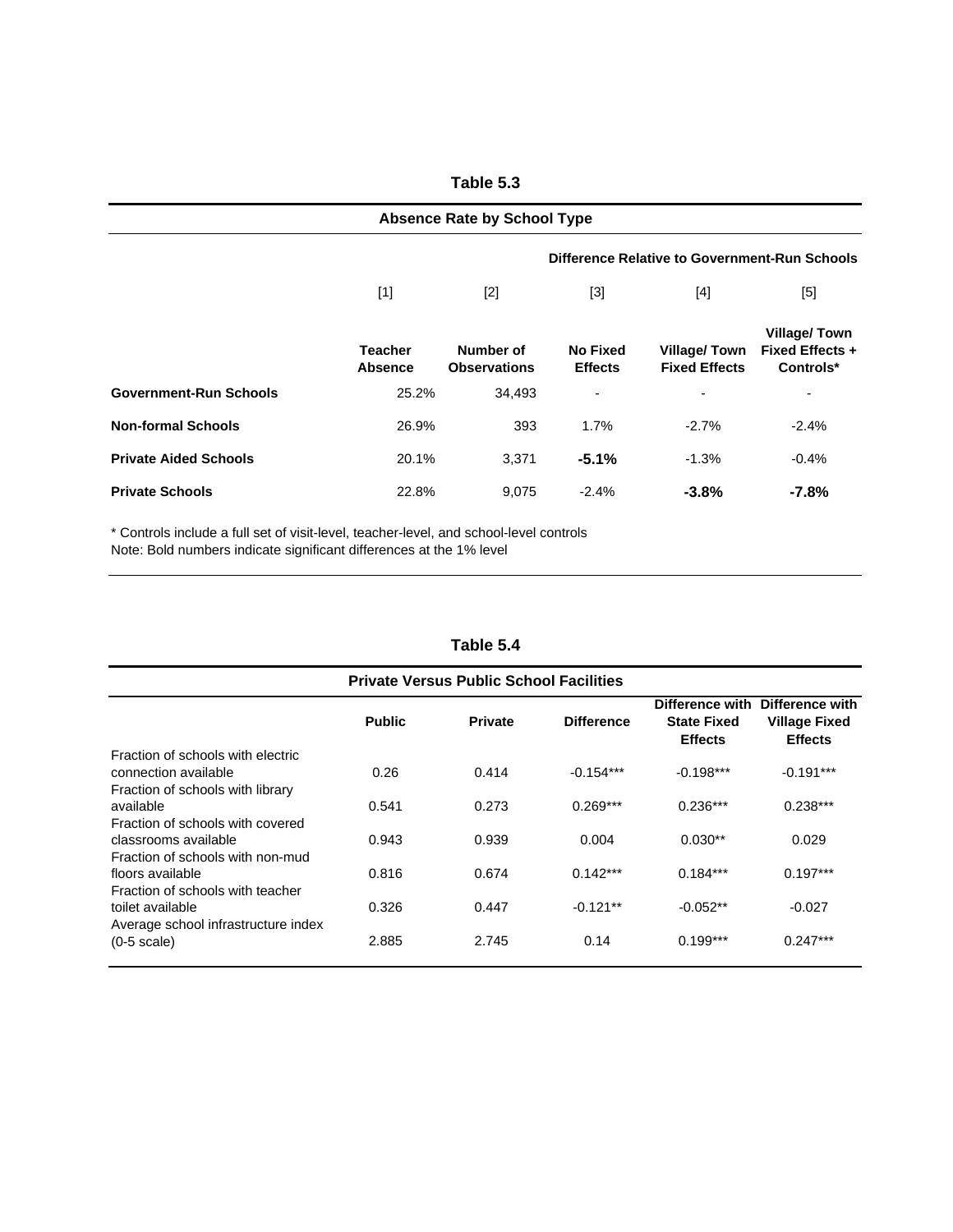| <b>Sources of Private School Competitive Advantage</b> |               |                |                   |                  |                                                       |  |
|--------------------------------------------------------|---------------|----------------|-------------------|------------------|-------------------------------------------------------|--|
|                                                        | <b>Public</b> | <b>Private</b> | <b>Difference</b> | <b>State FEs</b> | Difference with Difference with<br><b>Village FEs</b> |  |
| Mean Total Enrollment                                  | 141.9         | 98.3           | $43.6***$         | $49.6***$        | $80.7***$                                             |  |
| Mean Number of Teachers                                | 3.6           | 5.2            | $-1.6***$         | $-1.48***$       | $-0.87***$                                            |  |
| <b>Pupil-Teacher Ratio</b>                             | 43.43         | 19.16          | $24.3***$         | $29.6***$        | 34.43***                                              |  |
| Log Pupil-Teacher Ratio                                | 3.583         | 2.783          | 0.800             | $0.931***$       | $1.045***$                                            |  |
| Multigrade teaching                                    | 71%           | 51%            | $0.20***$         | $0.20***$        | $0.11***$                                             |  |
| Average grade of starting<br>teaching English          | 2.62          | 1.67           | $0.95***$         | $1.27***$        | $1.35***$                                             |  |
| Fraction of teachers engaged<br>in teaching activity   | 44%           | 50%            | $-5.7\%$ ***      | $-8.6\%$ ***     | $-9.3\%$ ***                                          |  |
| Average Student Attendance                             | 64.4%         | 75.7%          | $-11.3%$ ***      | $-12.1\%$ ***    | $-13.4%$ ***                                          |  |

**Table 5.5**

**Table 5.6**

| <b>Teacher Characteristics</b>                             |               |                |                   |                  |                                                       |  |  |
|------------------------------------------------------------|---------------|----------------|-------------------|------------------|-------------------------------------------------------|--|--|
|                                                            | <b>Public</b> | <b>Private</b> | <b>Difference</b> | <b>State FEs</b> | Difference with Difference with<br><b>Village FEs</b> |  |  |
| Average age of teachers                                    | 40.28         | 29.61          | $10.67***$        | $11.92***$       | $12.35***$                                            |  |  |
| Fraction of college graduates<br>among teachers            | 39%           | 49%            | $-0.10***$        | $-0.03*$         | $-0.01$                                               |  |  |
| Fraction of teaching certificate<br>holders among teachers | 80%           | 28%            | $0.52***$         | $0.61***$        | $0.64***$                                             |  |  |
| Fraction of female teachers                                | 36%           | 41%            | $-0.05$           | 0                | 0.02                                                  |  |  |
| Fraction of local teachers                                 | 23%           | 46%            | $-0.23***$        | $-0.26***$       | $-0.24***$                                            |  |  |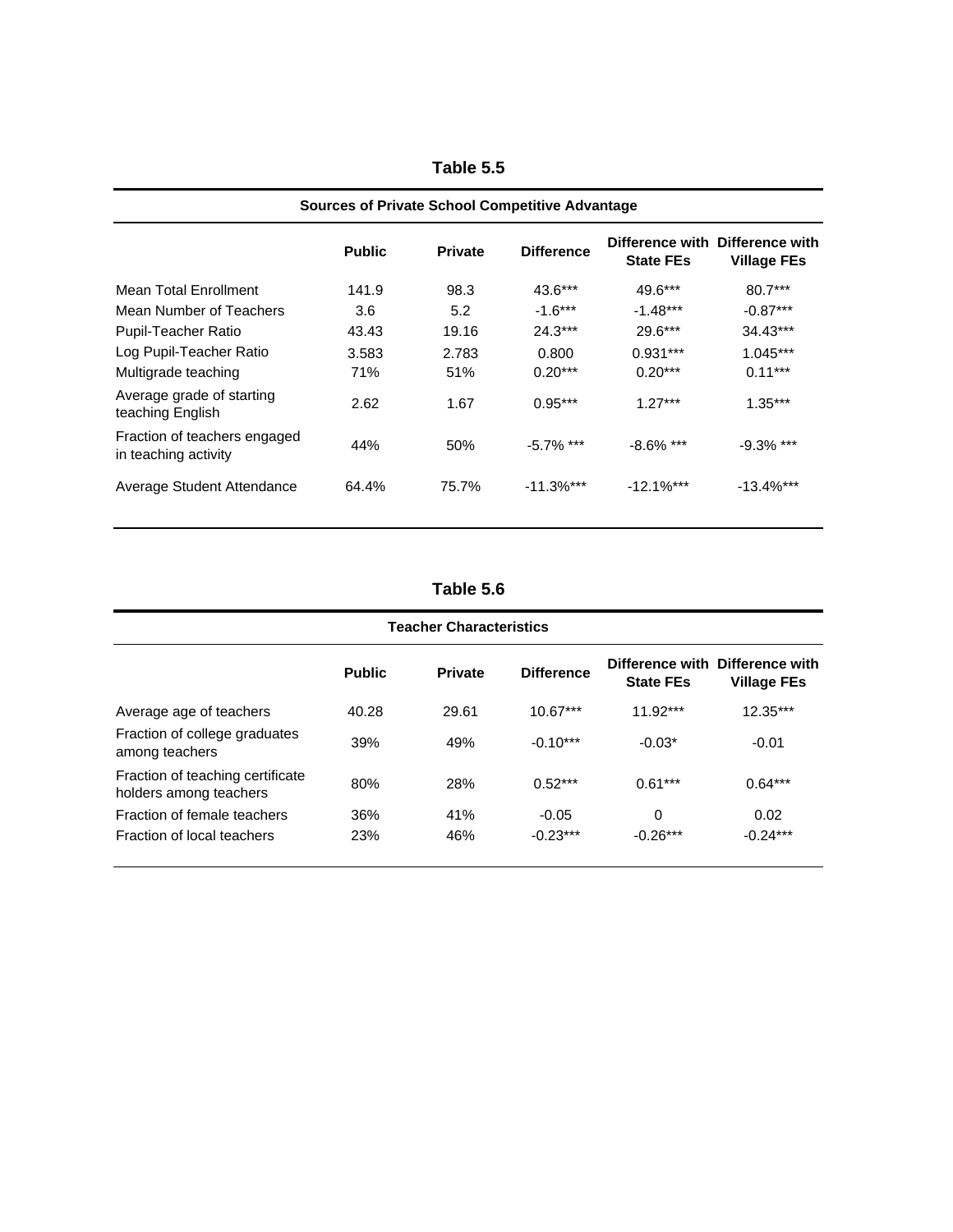| Table 5.7                                       |        |         |                   |                              |                                          |  |
|-------------------------------------------------|--------|---------|-------------------|------------------------------|------------------------------------------|--|
| <b>Household Characteristics</b>                |        |         |                   |                              |                                          |  |
|                                                 | Public | Private | <b>Difference</b> | Difference with<br>state FEs | Difference<br>with village<br><b>FEs</b> |  |
| Average Number of Rooms in House                | 2.423  | 2.914   | $-0.742***$       | $-0.574***$                  | $-0.560***$                              |  |
| Average fraction of children taking tuition     | 0.169  | 0.212   | $-0.043***$       | $-0.041***$                  | $-0.066***$                              |  |
| % of literate fathers                           | 0.71   | 0.804   | $-9.4\%$ ***      | $-0.118***$                  | $-0.146***$                              |  |
| % of literate mothers                           | 0.445  | 0.542   | $-9.7\%$ ***      | $-0.122***$                  | $-0.163***$                              |  |
| % of fathers with education 10 grades or higher | 0.242  | 0.432   | $-19%$ ***        | $-0.208***$                  | $-0.236***$                              |  |
| % of mothers with education 10 grades or higher | 0.087  | 0.197   | $-11\%***$        | $-0.117***$                  | $-0.129***$                              |  |

| <b>Performance Differentials of Private Schools</b>                                    |           |           |           |           |           |  |
|----------------------------------------------------------------------------------------|-----------|-----------|-----------|-----------|-----------|--|
| Regression of Mean Student Test Score (in Std. Deviations) on School Type and Controls |           |           |           |           |           |  |
|                                                                                        | [1]       | [2]       | [3]       | [4]       | [5]       |  |
| Private School                                                                         | $0.57***$ | $0.50***$ | $0.40***$ | $0.38***$ | $0.41***$ |  |
| <b>Controls</b>                                                                        |           |           |           |           |           |  |
| Family Demographics & Private Tuition                                                  | No.       | Yes       | Yes       | Yes       | Yes       |  |
| <b>School Facilities</b>                                                               | No.       | No.       | Yes       | Yes       | Yes       |  |
| <b>State Fixed Effects</b>                                                             | No.       | No.       | No        | Yes       | No        |  |
| <b>Village Fixed Effects</b>                                                           | No.       | No.       | No        | No.       | Yes       |  |
| Observations                                                                           | 29462     | 27242     | 25561     | 25571     | 25571     |  |
| R-squared                                                                              | 0.05      | 0.09      | 0.1       | 0.14      | 0.43      |  |
| •significant at 10%; ** significant at 5%; *** significant at 1%,                      |           |           |           |           |           |  |

**Table 5.8**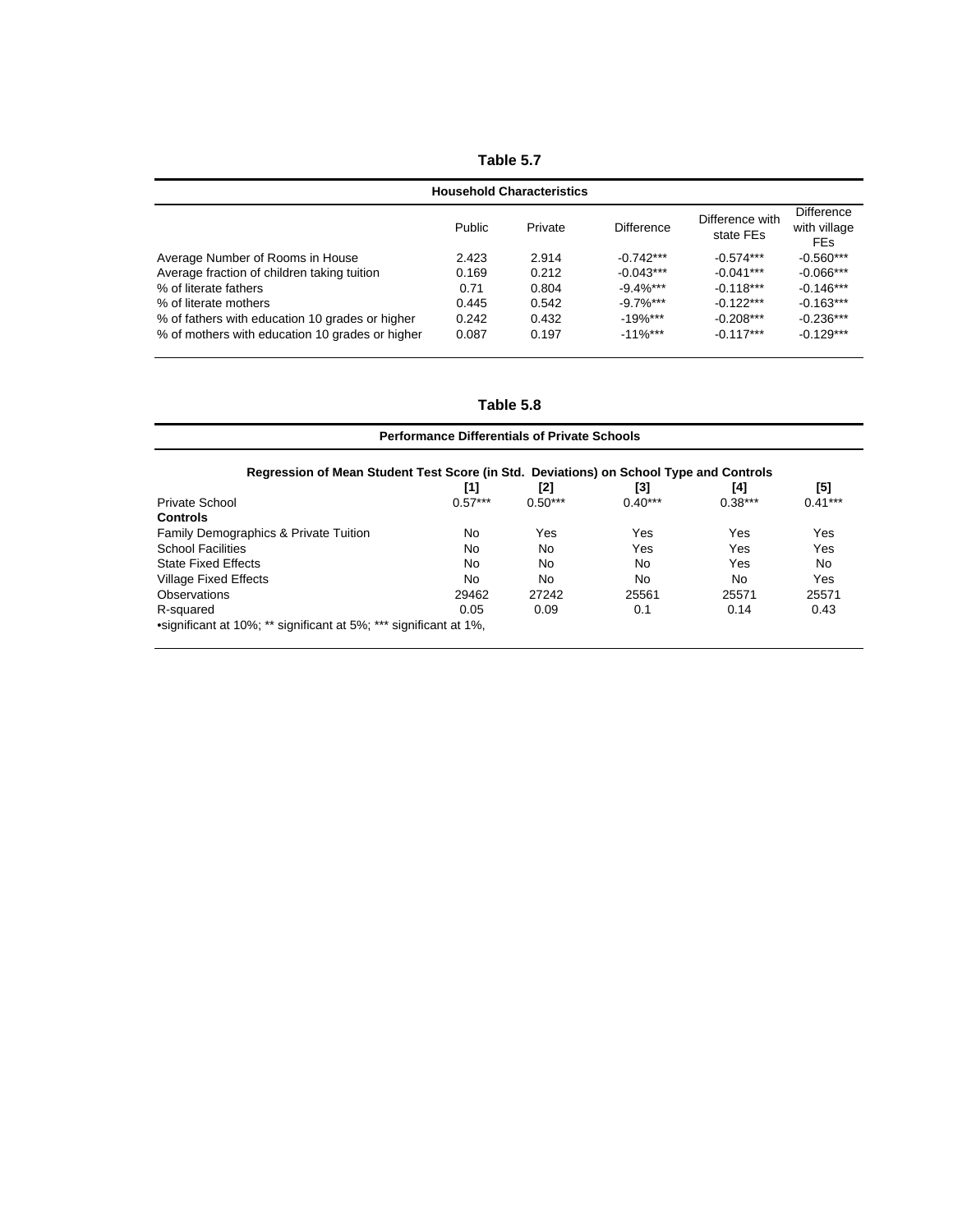**Figure 5.1a** 



**Figure 5.1b**